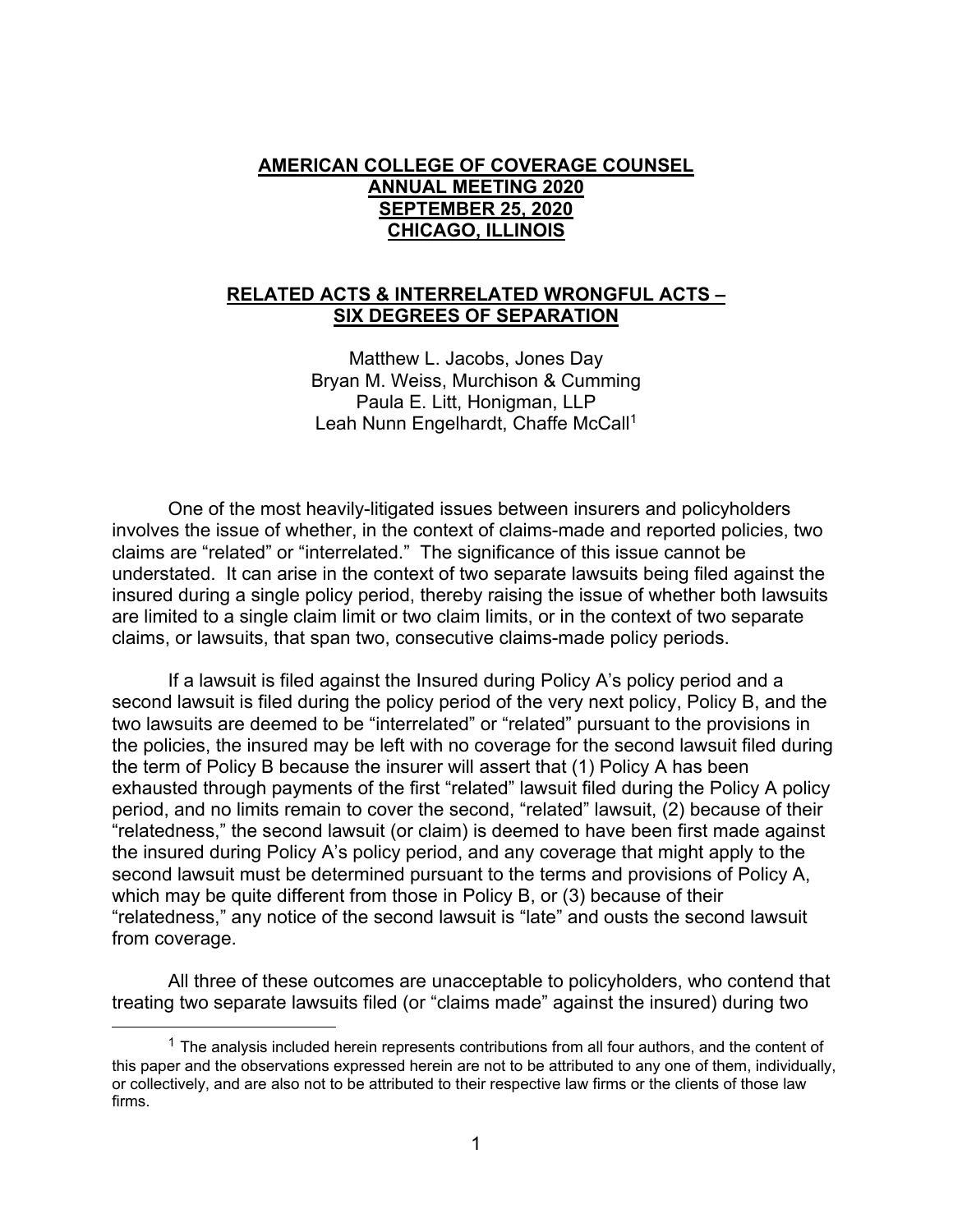separate policy periods as "related" and, therefore, a single claim is inconsistent with a policyholder's reasonable expectations of coverage, and also is incompatible with the very purpose of a claims-made and reported policy to cover claims that are "made" against the insured during the policy period. "Pushing back" a second lawsuit, or claim against the insured, into a prior – possibly now exhausted – policy based on some vague notion of "relatedness" or "interrelatedness", terms that are typically undefined in the claims-made policies, is not contemplated by a policy form that is described as a policy covering claims "made" against the insured during the policy period.

 Insurers contend that treating two separate lawsuits, though filed by different parties and involving different (or the same) causes of action, as a single, "related" or "interrelated" claim is consistent with the intent of claims-made policies to operate more narrowly than occurrence-based policies, and that the insured is only entitled to one policy limit per claim – not more than one. Without the "related" or "interrelated" policy provisions, a policyholder could, conceivably, obtain two claim or policy limits from two consecutive policies for the very same wrongful act or series of wrongful acts just because they were contained in lawsuits filed, or "made," against the policyholder one year apart.

 Most claims-made and reported policies contain provisions "deeming" claims involving the same "wrongful acts" to have been made on the earliest date on which any wrongful act or "related" wrongful act was reported under the policy during which the wrongful or related wrongful act was reported, or "any other policy providing coverage":

*"All Claims involving the same Wrongful Act or Related Wrongful Acts of one or more Insureds will be considered a Single Claim, and will be deemed to have been made on . . . the earliest date on which any such Wrongful Act or Related Wrongful Act was reported under this Policy . . . or any other policy providing coverage."* 

Another "deemer" clause for "related wrongful acts" states:

 *"Claims alleging, based upon, arising out of or attributable to the same or related wrongful acts shall be treated as a single claim regardless of whether made against one or more than one of you. All such claims, whenever made, shall be considered first made during the policy period or any extended reporting period in which the earliest claim arising out of such wrongful acts was first made, and all such claims shall be subject to the same limits of liability."* 

And yet another:

*"All Claims arising out of the same Wrongful Act and all Interrelated Wrongful Acts of the Insureds shall be deemed to be one Claim, and such Claim shall be deemed to be first made on the date of the earliest of such Claims is first made, regardless of whether such date is before or during*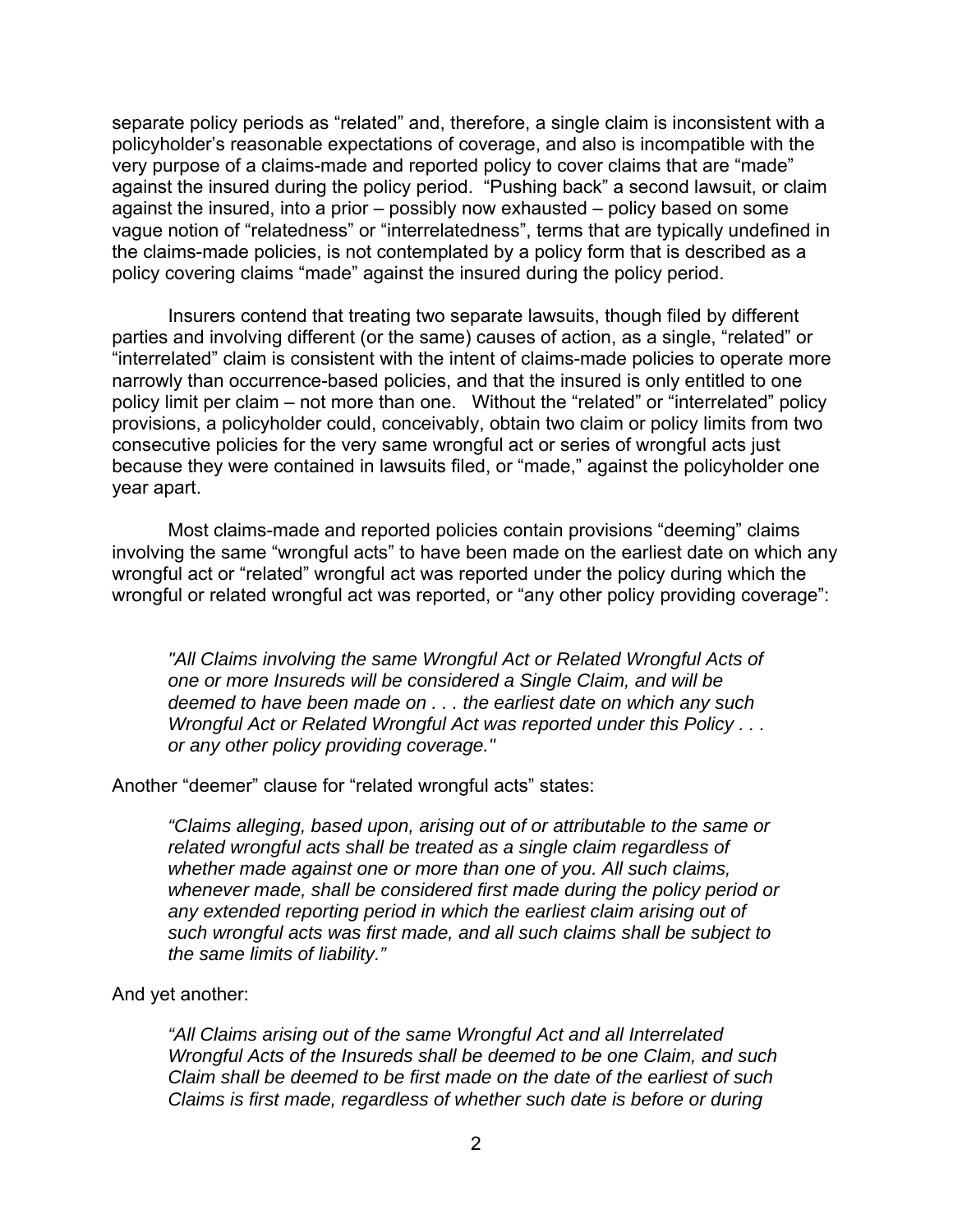*the Policy Period. All Loss resulting from a single Claim shall be deemed to be a single Loss."* 

A common definition of "interrelated wrongful acts" states:

*"Wrongful Acts which are based on, arising out of, directly or indirectly resulting from, in consequence of, or in any way involving any of the same or related or series of related facts, circumstances, situations, transactions or events."* 

This definition of "interrelated wrongful acts" appears in a policy that does not define the term "related," used in the definition, nor the phrase "circumstances, situations, transactions or events," leaving the courts to come up with their own tests and analyses to determine what constitutes a "related" or "interrelated" wrongful act (is a "related" wrongful act different from an "interrelated" wrongful act, for example?). $2^2$ 

 As demonstrated in the case studies contained herein, many courts have struggled with identifying whether two claims, or two lawsuits, are "related" or "interrelated," and whether the second lawsuit (or an initial lawsuit followed by a regulatory investigation one year later) should be deemed to have been made during an earlier policy period, when the "related" first lawsuit was brought against the insured. Often, the second lawsuit, or claim, was brought by different plaintiffs, alleging different causes of action, seeking different relief, and may even involve a regulatory agency when the first lawsuit was brought by private plaintiffs.3 Despite these facts, many courts have found two such suits to be sufficiently "related" due to a "common nexus" of facts, or "substantially similar" facts, or after the application of the "sufficient factual nexus" test or the "operative facts" test adopted by the court in *Emmis Communications Corp. v. Illinois National Ins. Co.,* 323 F. Supp. 3d 1012 (S.D. Ind. 2018), *aff'd,* 937 F.3d 836 (7th Cir. Aug. 21, 2019), discussed more fully below.

#### **Case Studies of Various Situations Involving Potentially Interrelated Wrongful Acts, Related Wrongful Acts and Six Degrees of Separation**

 $2$  One court, for example, has held that the terms "same," "essentially the same," and "related" as "so elastic, "so lacking in concrete content, that they import into the contract substantial ambiguities." *See, e.g., Community Health Center of Buffalo, Inc. v. RSUI Indemnity Co.,* 2012 U.S. Dist. LEXIS 28934, at \*9-10 (W.D.N.Y. 2012).

<sup>3</sup> *See Am. Cas. Co. of Reading, P.A. v. Gelb*, 18 N.Y.S.3d 30,32 (App. Div. 2015) (rejecting argument that two claims were interrelated where the two proceedings, "while arising from the merger, are wholly different, with different parties, different allegations, and different causes of action.")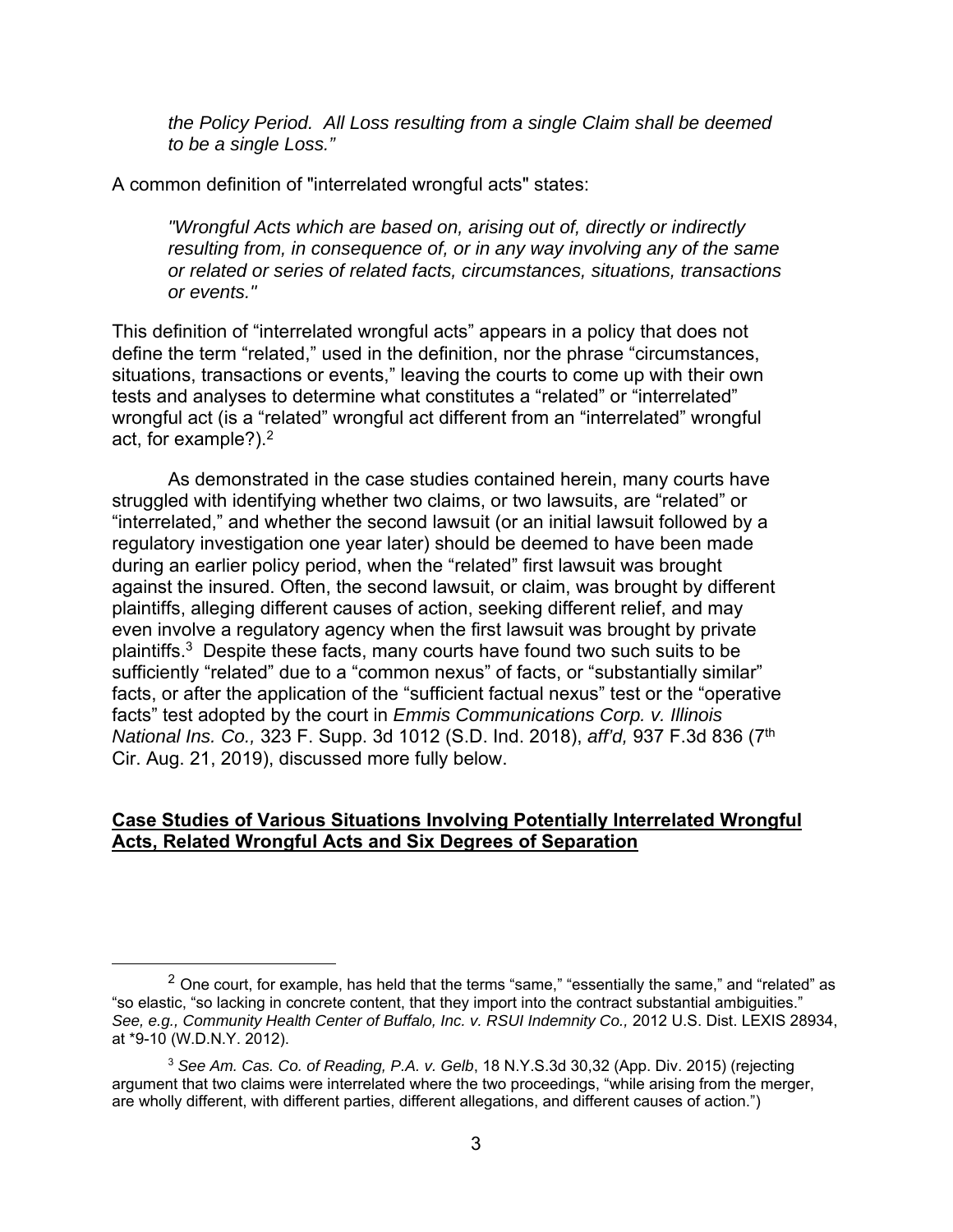## **CASE STUDY NUMBER 1**

## **Interrelated Wrongful Acts and Fraudulent Business Schemes**

### **I. INTRODUCTION**

 While the vast majority of business transactions conducted daily worldwide are legitimate and at arms-length, it is also an unfortunate reality that many are not. News reports are filled with stories of Ponzi schemes, pyramid schemes and other fraudulent investing scams. The victims of these schemes are often preyed upon by a network of actors – bankers, lawyers, accountants, brokers, etc. - connected towards a common purpose and enterprise. The scheme often involves a common *modus operandi* but spanning large periods of time, multiple transactions in varied locations and of course, multiple victims each with unique losses in terms of their nature and amount.

 State and federal courts nationwide are filled with lawsuits arising out of these fraudulent investment schemes. And of course, many of the defendants in those suits are insured under some sort of D&O or E&O liability policy, policies which no doubt contain some version of an "interrelated wrongful acts" provision, for example:

*"All Claims involving the same Wrongful Act or Related Wrongful Acts of one or more Insureds will be considered a Single Claim, and will be deemed to have been made on . . . the earliest date on which any such Wrongful Act or Related Wrongful Act was reported under this Policy . . . or any other policy providing coverage."* 

A common definition of "interrelated wrongful acts" might include:

*"Wrongful Acts which are based on, arising out of, directly or indirectly resulting from, in consequence of, or in any way involving any of the same or related or series of related facts, circumstances, situations, transactions or events."* 

 The usual consequence of deeming a series of seemingly disparate wrongful acts as "interrelated" is that each claim arising out of such acts are treated as a single claim, meaning only policy limit applies to that claim. The policies at issue are typically claims-made policies that typically provide coverage only for claims first made during the given policy period. If disparate wrongful acts are deemed to be "interrelated," these provisions allow insurers to treat all such claims made against an insured as a single claim first made on the earliest date any such claim is made – typically narrowing the claim to a single policy period. This may impact either coverage under the policy at issue (i.e., push the coverage "back" to the policy that was on the risk at the time of the first wrongful act) or the limits of the policy itself (if all claims were made during the policy period.) Thus, a policyholder insured under a policy with a \$500,000 per claim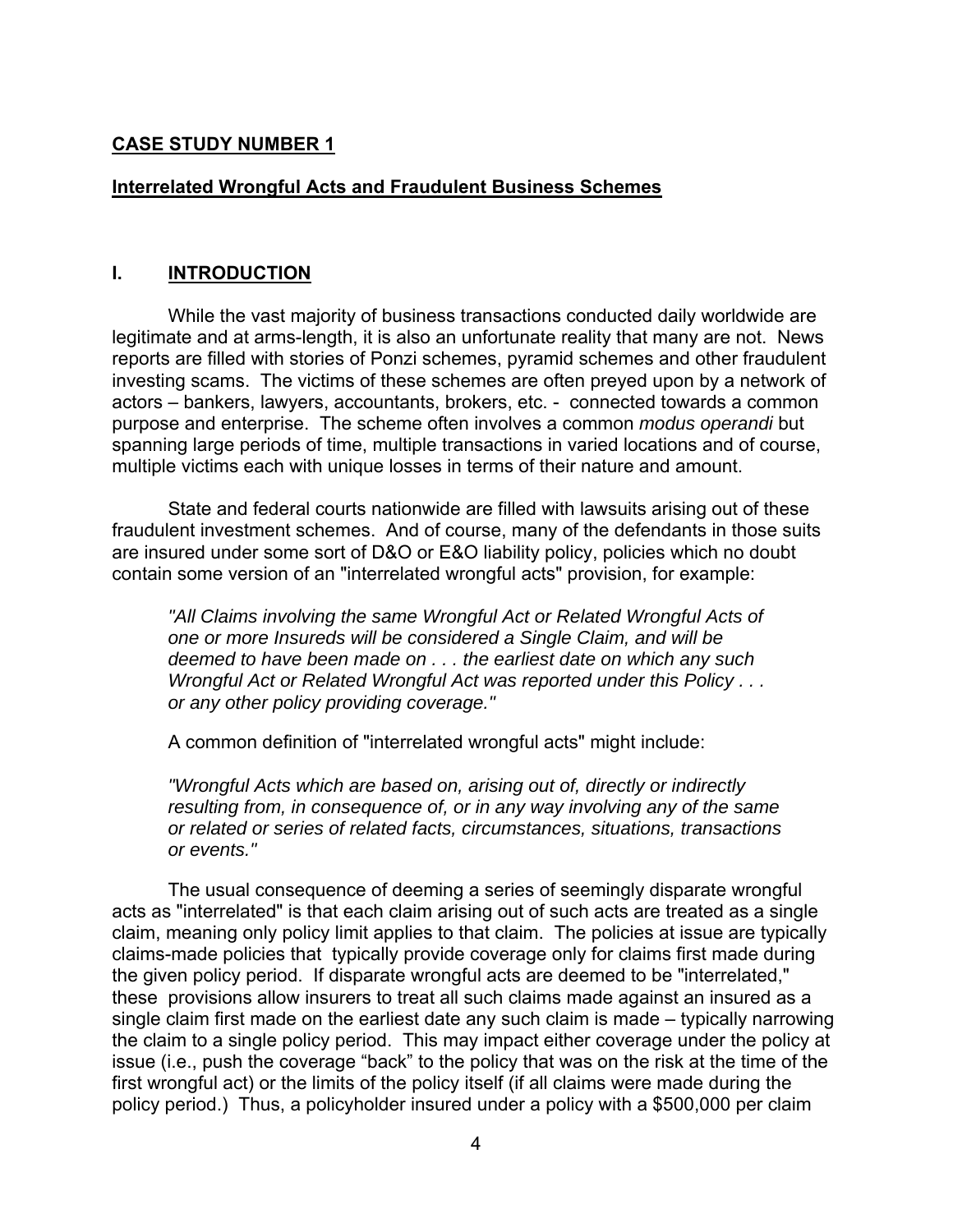limit could find itself limited to that one claim limit to satisfy hundreds, if not thousands, of claims arising out of the same scheme, claims brought by disparate victims alleging uniquely different damages. It should therefore come as no surprise that this issue has spawned a wide body of litigation over the interpretation of such "interrelated wrongful acts" provisions in the context of these fraudulent schemes. This discussion will provide a brief overview of some of those rulings, with emphasis on a fairly recent California federal court decision focusing on those issues.

### **II. GENERAL OVERVIEW**

 As with any discussion of how courts treat a given coverage issue, there are multiple factors that must be taken into account, including the language of the specific policy at issue and the facts of the case as applied to that language. And of course, courts have reached different results on seemingly similar facts and policy language. It is therefore somewhat of a challenge to arrive at a singular "black letter" statement of law that applies across the board to these so-called fraudulent business scheme cases. Nonetheless, there are some common principles courts have employed.

 When terms such as "related" or "interrelated" are left undefined in the policy, they are commonly understood and used to broadly encompass both logical and causal connections (see, e.g., *Bay Cities Paving & Grading, Inc. v. Lawyers' Mut. Ins. Co.* (1993) 5 Cal.4th 854.) In applying this principle to fraudulent business scheme cases, courts have found relatedness where "[e]ach underlying claim was based on a "common business decision." (*Associated Industries Insurance Company v. Brad Williams, LLC,* 2018 U.S. Dist. LEXIS 84721 (S.D. Miss., No. Div. 2018.) The existence of a common business decision (a *modus operandi*) is often enough to tip the scales in favor of a finding of relatedness, i.e., when an insured is accused of defrauding separate claimants in separate instances using the same basic scheme. Some courts have found a common *modus operandi* to be a strong factor in finding relatedness. For example, in *Am. Commerce Ins. Brokers, Inc. v. Minn. Mut. Fire & Cas. Co.,* 551 N.W.2d 224 (Minn. 1996) an employee of the insured embezzled nearly \$200,000 from the company over a one year period using the same method each time. The insured submitted a claim under its Employee Dishonesty coverage, which contained an "interrelated wrongful acts" limitation. The Minnesota Supreme Court applied the provision, noting "[w]e cannot so restrict the plain and ordinary meaning of the word 'related' such that acts of embezzlement which follow each other in time, take place at the same business, and are committed by the same employee are not 'related' as that word is commonly used. Rather, the phrase 'series of related acts' is intended to encompass a continuous embezzlement scheme in which the dishonest employee converts funds from an employer by a common scheme on a constant basis."

 Thus, courts have found interrelatedness where the claims were based on the same misleading statement (*Zunenshine v. Exec. Risk Indem., Inc.,* No. 97 Civ. 5525(MBM), 1998 WL 483475, at \*5 (S.D.N.Y. Aug. 17, 1998), aff'd, 182 F.3d 902 (2d Cir.1999); the same agreement to sell stocks (*Home Ins. Co. of Ill. (N.H.) v. Spectrum Info. Techs., Inc.,* 930 F.Supp. 825, 850 (E.D.N.Y.1996); the same omissions in the same proxy literature (*Ameriwood Indus. Int'l Corp. v. Am. Cas. Co. of Reading, Pa.,*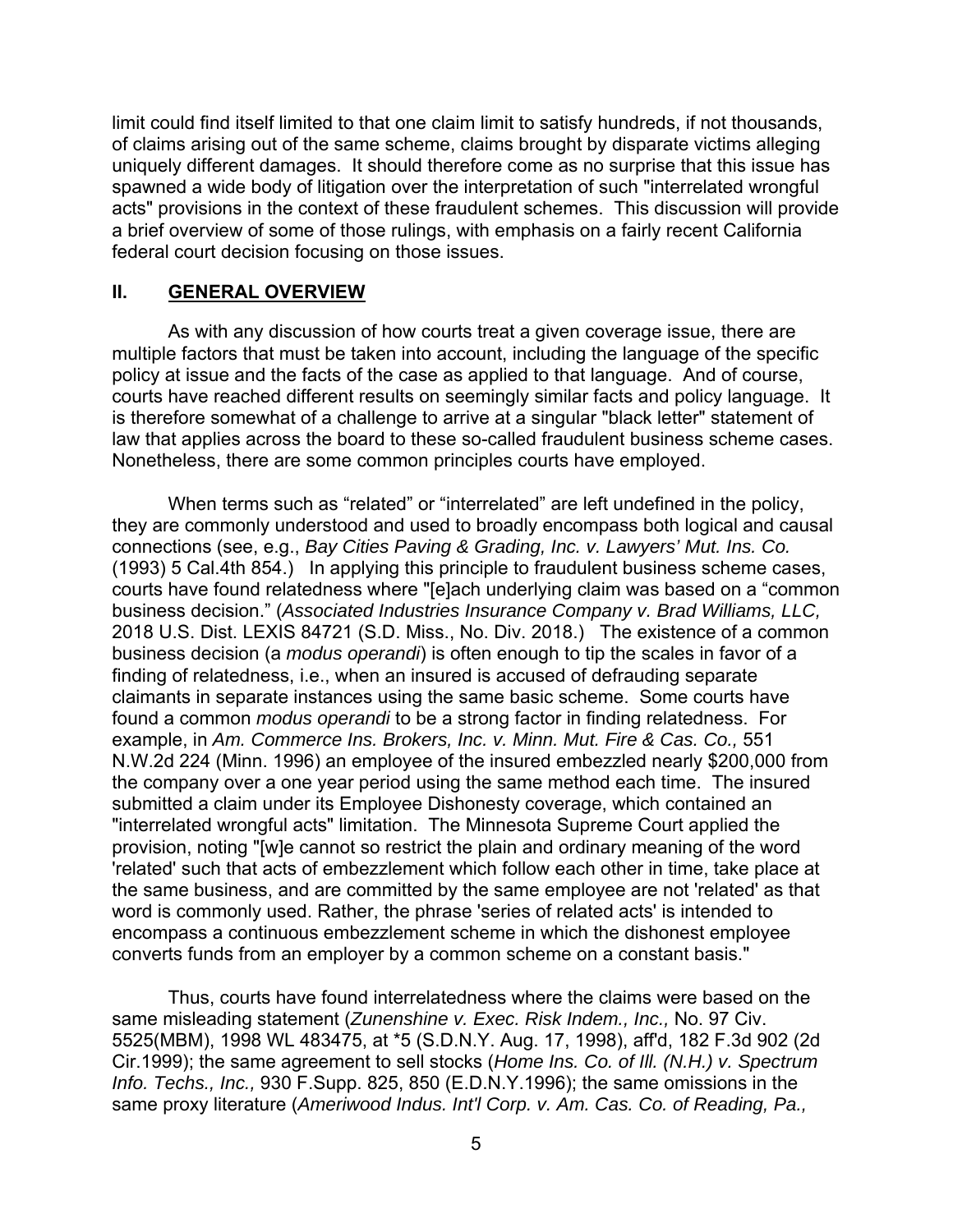840 F.Supp. 1143, 1152 (W.D.Mich.1993); and the same development of an industrial park and one party's attempts to interfere with the development (*Bensalem Twp. v. Int'l Surplus Lines Ins. Co.,* Civ. A. No. 91-5315, 1992 WL 142024, at \*2 (E.D.Pa. June 15, 1992), *rev'd on other grounds*, 38 F.3d 1303 (3d Cir.1994.))

 The court in *W.C. and A.N. Miller Development Co. v. Continental Casualty Co.,* 814 F. 3d 171 (4<sup>th</sup> Cir. 2015) distinguished claims related due to a "common scheme" from claims that were unrelated by a mere "common motive." In that case, the insured was sued in 2006 and again in 2010, both suits arising out of the same transaction. The court concluded that the conduct alleged in the lawsuits shared a common nexus of fact and were therefore interrelated wrongful acts. The two lawsuits were held to be linked by a multitude of common facts, a common transaction, and common circumstances. Thus the court held "[t]hese elements logically and causally connect the two lawsuits. . . . "an alleged scheme involving the same claimant, the same fee commission, the same contract, and the same real estate transaction." The court rejected the insured's attempts to avoid this "straightforward conclusion" by characterizing the allegations in the two lawsuits as alleging merely a "common motive" which is insufficient to establish the interrelatedness of the 2006 and 2010 lawsuits.

 In *Morden v. XL Specialty Ins.,* 903 F. 3d 1145 (10th Cir. 2018), the insured was the subject of an SEC investigation prior to the policy, followed by a later-filed securities suit. The insured, an investment adviser, was involved in four separate investments alleged to have been gone bad. These four investments were different in nature. They involved investment opportunities in a software company, a real estate lender, a shell company and a literal gold mine. In addition, each of the investors were different. However, the court observed that the investments "share[d] common threads." In all four, "[c]lients were promised too much, not warned of risks, and not informed of conflicts of interest of their advisers, who had undisclosed stakes in the ventures." First, the court noted that the test for relatedness is "quite broad." Next, it noted that the wrongful acts were committed "by the same entity, against the same victims, using the same techniques (understating risk, overstating upside potential, and concealing financial interests of the advisers)." Because the SEC action and subsequent civil complaint alleged a common "scheme," the Tenth Circuit held they were related.

 The United States District Court *Nobilis Health Corp. v. Great American Ins. Co*., H-17-2386 (S.D. Tex. 2018) reached a similar result. In Nobilis, the insured was a publicly-traded healthcare corporation. Near the end of the policy period, an anonymous blogger posted an article on a website claiming that the company was overvalued. As a result of that posting, the company's stock dropped. While the policy was still in place, a class of stockholders filed suit against Nobilis alleging, among other things, that it overstated its revenues. The case was voluntarily dismissed. Noblis was sued in another class action following the expiration of the policy, alleging that it overstated its net income and lacked effective internal financial controls. Finally, a third class action was filed against Nobilis alleging Nobilis's financial statements "provided the investing public with a misleading view of Nobilis' revenues, expenses, and general business operations." Great American denied coverage for the second and third class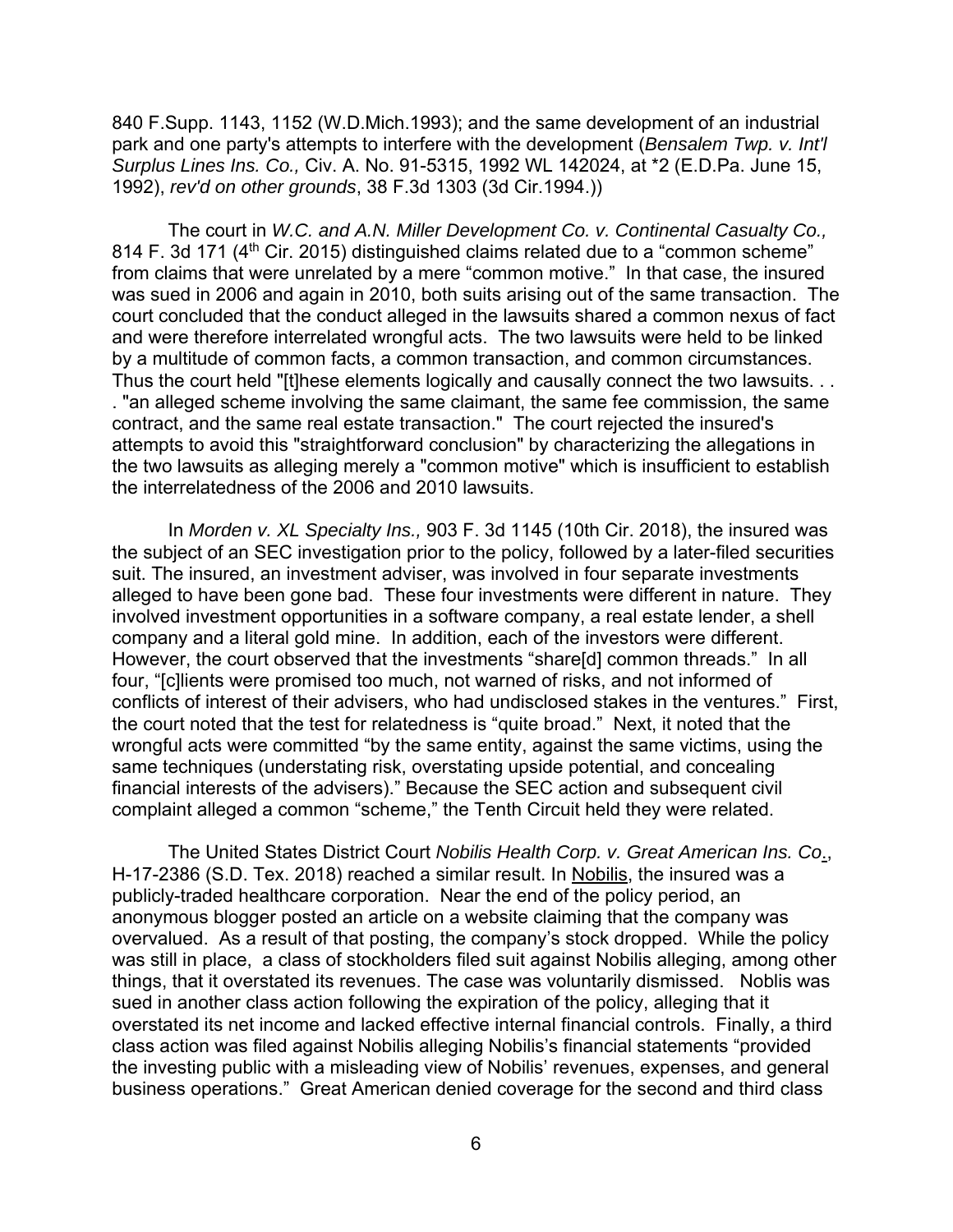action suits as being made after the policy period. The court found in the insured's favor, noting that "Related Wrongful Acts" is "broadly defined" and that [a]ll three lawsuits contain allegations that Nobilis' financial statements were misstated, false, misleading, and/or inaccurate." The court noted that the carrier "focus[ed] on minute differences" such as the fact that the later class actions made additional allegations regarding accounting errors. Ultimately the court held the clause applied to "any common fact" and found the common allegations to be sufficient to trigger the clause. Interestingly enough, this was actually a victory for the policyholder in that as a result of the court's ruling, all of the lawsuits, even those filed after the policy period, were deemed related and thus one claim, all which were covered under the policy. This case illustrates the "shifting sands" policyholders and their insurers may find themselves on when confronted with an "interrelated wrongful acts" conundrum.

 In *Gregory v Home Insurance Co.,* 876 F. 2d 602 (7th Cir 1989) the insured was sued in a class action arising out of an offering for sale of episodes in a videotape series. Investors brought claims against an attorney alleging that he misrepresented the status of videotapes as securities; and the tax consequences of investment in videotapes.

 The court found these acts sufficiently related to constitute a single claim under the policy. With respect to the claims involving the tax advice rendered by the insured, the court held "[it] is easy to decide that all the class claims arising from Mr. Gilbert's mistaken advice on the investment program's tax advantages are treated as a single claim under Paragraph IV of the policy, and therefore are subject to the \$500,000 limit." As for the securities violation allegations, the court examined the three documents drafted by the insured in connection with the offering and found there to be "no question that these documents and Gilbert's acts in drafting them are 'related.'" It was clear to the court that the documents were "interdependent components of a single plan." The court further found that the insured's advising the investors of the tax and security law consequences of its offering, specifically his alleged failure to tell them that its offering was a security and should be registered, was also a related act, "by any plain and ordinary meaning of 'related.'"

 Finally, the Ninth Circuit found that although two suits "were filed by two different sets of plaintiffs in two different fora under two different legal theories, the common basis for those suits was the WFS business practice of permitting independent dealers to mark up WFS loans." Thus, the relationship between the two claims was not so "attenuated or unusual" to prevent the insurer from treating them as the same claim (*WFS Financial, Inc. v. Progressive Cas. Ins. Co., Inc., 232 Fed.Appx. 624 (9<sup>th</sup> Cir.* 2007.)

 As can be seen from the above, courts in a wide variety of jurisdictions and as the state and federal level apply a somewhat broad definition of "relatedness" that is often used to connect seemingly disparate claims, suits, facts and damages where there is a common scheme and *modus operandi* to each. This brings us to a California federal court decision that weaved together many of these themes - *Liberty Ins.*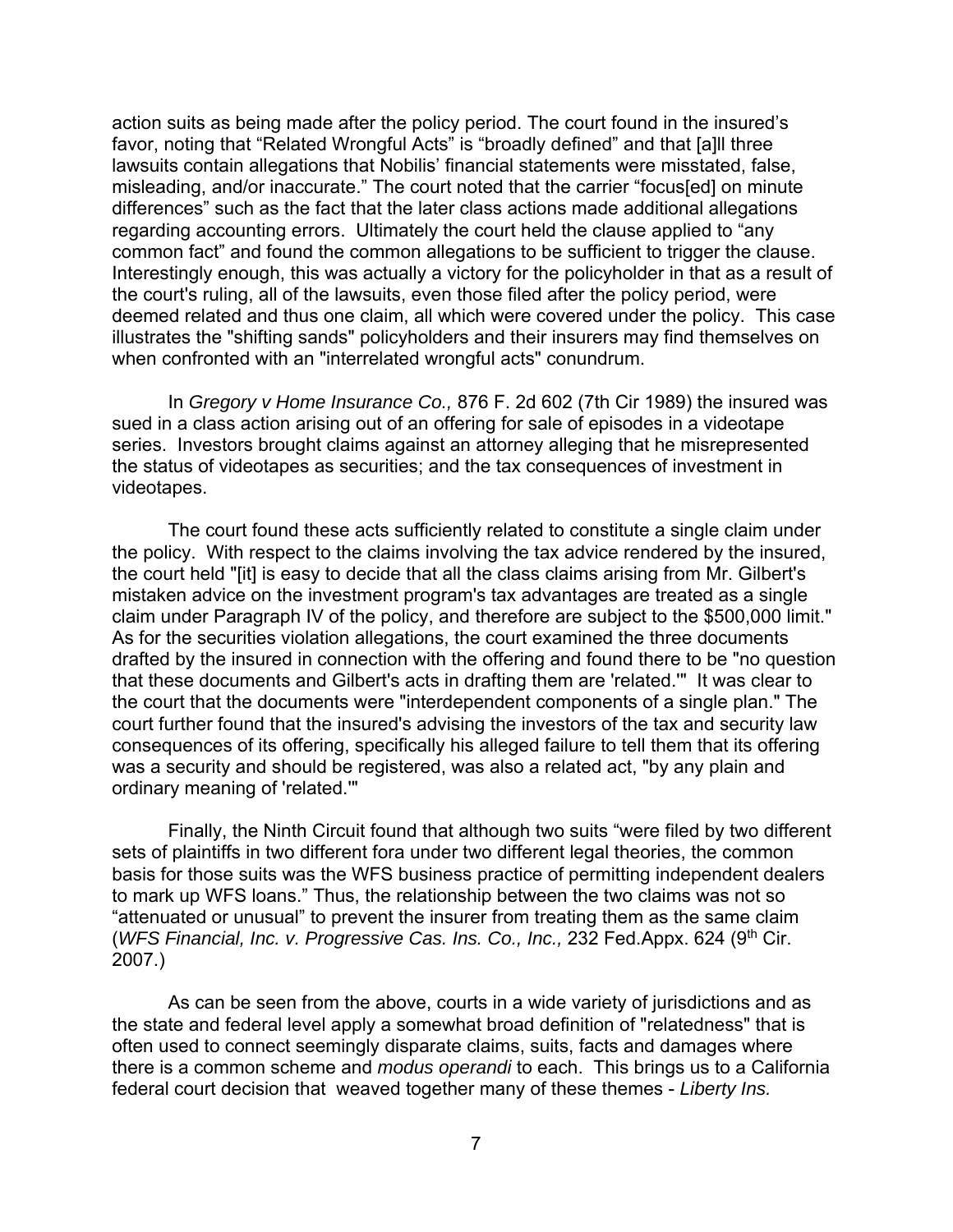*Underwriters, Inc. v. Davies Lemmis Raphaely Law Corp.,* 162 F. Supp. 3d 1068 (C.D. Cal. 2016) ("Davies.")

## **III. The Davies Decision**

 In Davies, the insureds were a transactional real estate firm that represented clients involved in purchasing, selling, transferring, and/or syndicating ownership, leasing, and financing of commercial properties. The firm served as counsel for a licensed California real estate broker that facilitated real estate investment partnerships. They were insured under three successive professional "claims-madeand-reported" liability policies issued by Liberty. Each of the policies defined "wrongful act" as "any actual or alleged act, error, omission or personal injury which arises out of the rendering or failure to render professional legal services." With regard to multiple claims, the policies stated:

*"Claims alleging, based upon, arising out of or attributable to the same or related wrongful acts shall be treated as a single claim regardless of whether made against one or more than one of you. All such claims, whenever made, shall be considered first made during the policy period or any extended reporting period in which the earliest claim arising out of such wrongful acts was first made, and all such claims shall be subject to the same limits of liability."* 

 Between 2011 and 2013, seven cases were filed against the insureds and its real estate broker related to 23 transactions which occurred between December 2003 and November 2009. Each of those actions involved a similar alleged scheme - in the course of negotiating a property acquisition transaction, the defendants made a false representation to plaintiff-investors that the sellers would pay all commissions relating to the transaction, when in reality the purchase price of the property was marked up to include a commission payment. The plaintiffs in the underlying actions alleged that they relied upon these misrepresentations in choosing to invest.

 All of the underlying actions alleged that the insured participated in the drafting of the offering memoranda and other documents relating to the proposed investment and had knowledge of the alleged misrepresentations and materials omissions but failed to disclose them. With the exception of one action, each of the plaintiffs alleged that they had an attorney-client relationship with the insured and that the insured failed to properly disclose actual or potential conflicts or properly represent the interests of the plaintiff-clients. All of the underlying actions included the same causes of action.

 Each property acquisition at issue was completed on a different date, purchased from a separate seller, and on different terms from each other acquisition. The purchase agreements were negotiated at different times with 21 different sellers represented by 21 different law firms. Each of the underlying actions were filed by the same law firm representing these various investor-plaintiffs.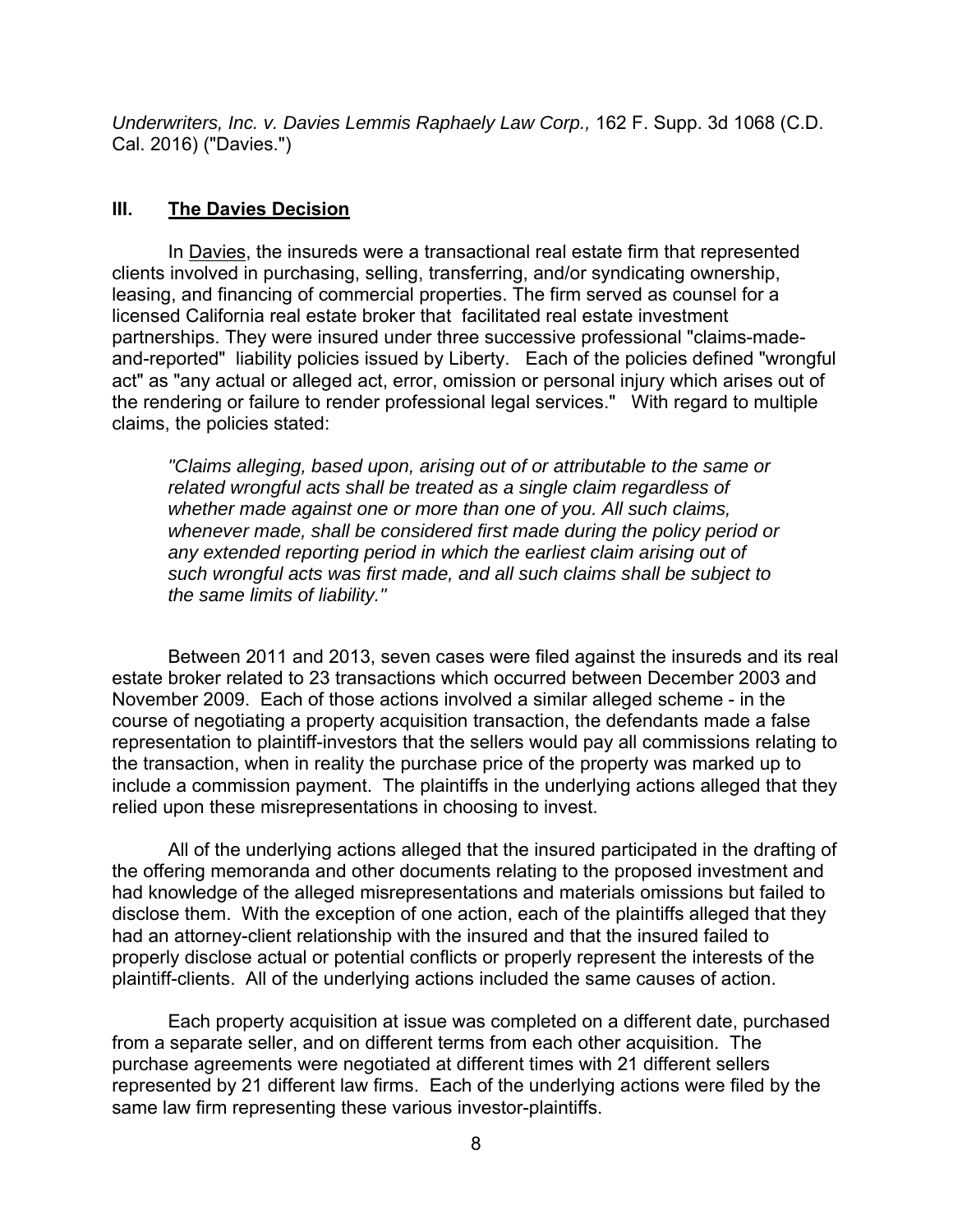The issue was whether the underlying actions should be considered a single claim for purposes of the 2010-2011 policy's per-claim limit. Ultimately the court found that the seven claims were a single claim, related to the first suit filed in 2011.

 The court first noted that California courts have found multiple claims to be sufficiently related where the underlying actions are in service of a "single plan" (*McWethy v. California Ins. Guarantee Ass'n,* No. G035992, 2006 Cal. App. Unpub. LEXIS 5785, 2006 WL 1793640, at \*1 (Cal. Ct. App. June 30, 2006 - an attorney hired to prepare a client's will and trusts fraudulently made himself beneficiary and trustee of the trust, and distributed large amounts of stock to himself and his daughter after the client's death; court found that separate allegations relating to (1) exercising undue influence on the client before his death and (2) fraudulent receipt and sale of the stocks should be treated as a single claim as the wrongful acts were considered "both logically and causally related to each other as part of a single plan to obtain . . . a large share of [the estate]." The court noted that that all injuries ultimately arose from defendant's violations of his fiduciary duty to the single deceased client; *Flowers v. Camico Mut. Ins. Co.,* No. A134890, 2013 Cal. App. Unpub. LEXIS 4091, 2013 WL 2571271, at \*2 (Cal. Ct. App. June 12, 2013) - an accounting firm failed to protect and guard against an embezzlement scheme perpetrated by its Chief Financial Officer; court found that the firm's acts, errors, and omission were "related", reasoning that "in every instance, the allegations against the Firm remain[ed] the same, that is, the Firm repeatedly failed to detect and guard against Hillyer's embezzlement scheme, which resulted in the same injury to the plaintiffs, namely, the loss of their funds."

 Notably, both of these cases cited by the Davies court involved harm to a single victim, albeit through a series disparate acts. Nevertheless, the court noted 9<sup>th</sup> Circuit decisions finding that claims were sufficiently related even where "the suits were filed by two different sets of plaintiffs in two different fora under two different legal theories" (citing *WFS Fin., Inc. v. Progressive Cas. Ins. Co., supra,* and *XL Specialty Ins. Co. v. Perry,* No. CV 11-02078-RGK JCGx, 2012 U.S. Dist. LEXIS 109341, 2012 WL 3095331, at \*8 (C.D. Cal. June 27, 2012) - underlying actions from multiple plaintiffs deemed to be related where the allegations were based on defendant-company's consistent policy of recklessly issuing high-risk mortgages.) The court similarly noted decisions in other jurisdictions holding that "[c]laims may be related even if they allege different types of causes of action and arise from different acts" where there is "a 'single course of conduct' that serves as the basis for the various causes of action." (*In re DBSI, Inc.,* No. 08-12687 PJW, 2011 Bankr. LEXIS 2727, 2011 WL 3022177, at \*4 (Bankr. D. Del. July 22, 2011); see also *Kilcher v. Cont'l Cas. Co.,* 747 F.3d 983, 989 (8th Cir. 2014) ("a court may consider several factors in concluding whether dishonest acts are part of a 'series of related acts,' including whether the acts are connected by time, place, opportunity, pattern, and, most importantly, method or modus operandi."); *Cont'l Cas. Co. v. Wendt*, 205 F.3d 1258, 1264 (11th Cir. 2000) - a "single course of conduct" "aimed at a single particular goal" establishes relatedness.)

Following this analysis, the court held: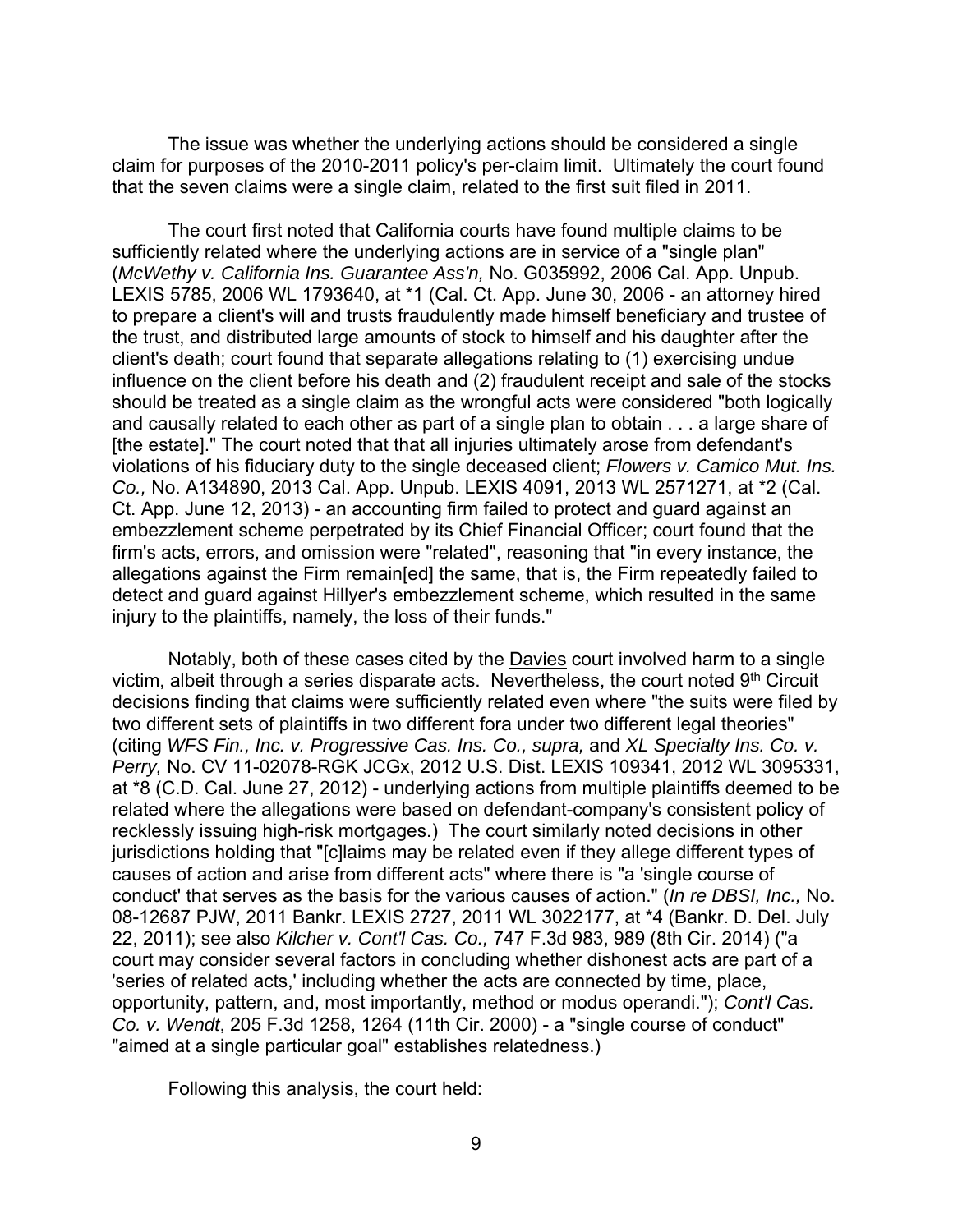*"In this case, while the Underlying Actions have been brought by different plaintiffs, they all arise from a single course of conduct, a unified policy of making alleged affirmative misrepresentations to investors in order to induce them to invest in commercial real estate acquisitions facilitated by AMC.* 

*. . .* 

*The Underlying Actions all allege the same misrepresentations and omissions by Defendants in the same form relating to similar or identical investments and properties. In deciding to invest in AMC's commercial property transactions, the plaintiffs in the Underlying Actions all uniformly relied on written memoranda and other documents prepared by DLR which contained alleged misleading statements and omissions regarding inflated purchase prices and hidden commissions."* (Davies at 1078.)

 The court distinguished these facts from those found in *Financial Management Advisors, LLC v. Am. Int'l Specialty Lines Ins. Co.,* 506 F.3d 922, 925 (9th Cir. 2007) where the Ninth Circuit found that fraudulent misrepresentation claims brought by "unrelated investors, with unique investment objectives [who] were advised at separate meetings on separate dates, according to their unique financial positions" were not sufficiently related as to constitute a single claim. In contrast, in Davies, the underlying actions were all ultimately based on the same alleged uniform policies and/or reckless actions of the insured and its client. At the end of the day, the Davies court strictly followed the "causal-or-logical connection" approach adopted by the California Supreme Court in Bay Cities, supra.

 The Ninth Circuit affirmed this ruling in an unpublished decision on December 26, 2017, held that "[w]hile the underlying actions are not causally related, they are logically related to each other by the "common purpose or plan"—a scheme to incentivize investments by signifying that sellers would pay commissions, while hiding the fact that the price of the investment included the commissions. . . . The district court did not err in concluding that this common plan satisfied the related conduct language in the policy."

The **Davies** case thus represents yet another in a series of decisions in which courts have found relatedness based on a common plan, scheme or *modus operandi*, regardless of the number of suits, claims, plaintiffs and disparate damages alleged.

#### **IV. CONCLUSION**

 Claims-made policies are purposefully intended to provide a more narrow scope of coverage than occurrence-based policies so that insurers can more predictably measure the windows under which their policies may be implicated. Claims-made insurance allows for a close match between premium dollars and claims. Shortly after the expiration of a claims-made policy, an insurer can close its books and determine its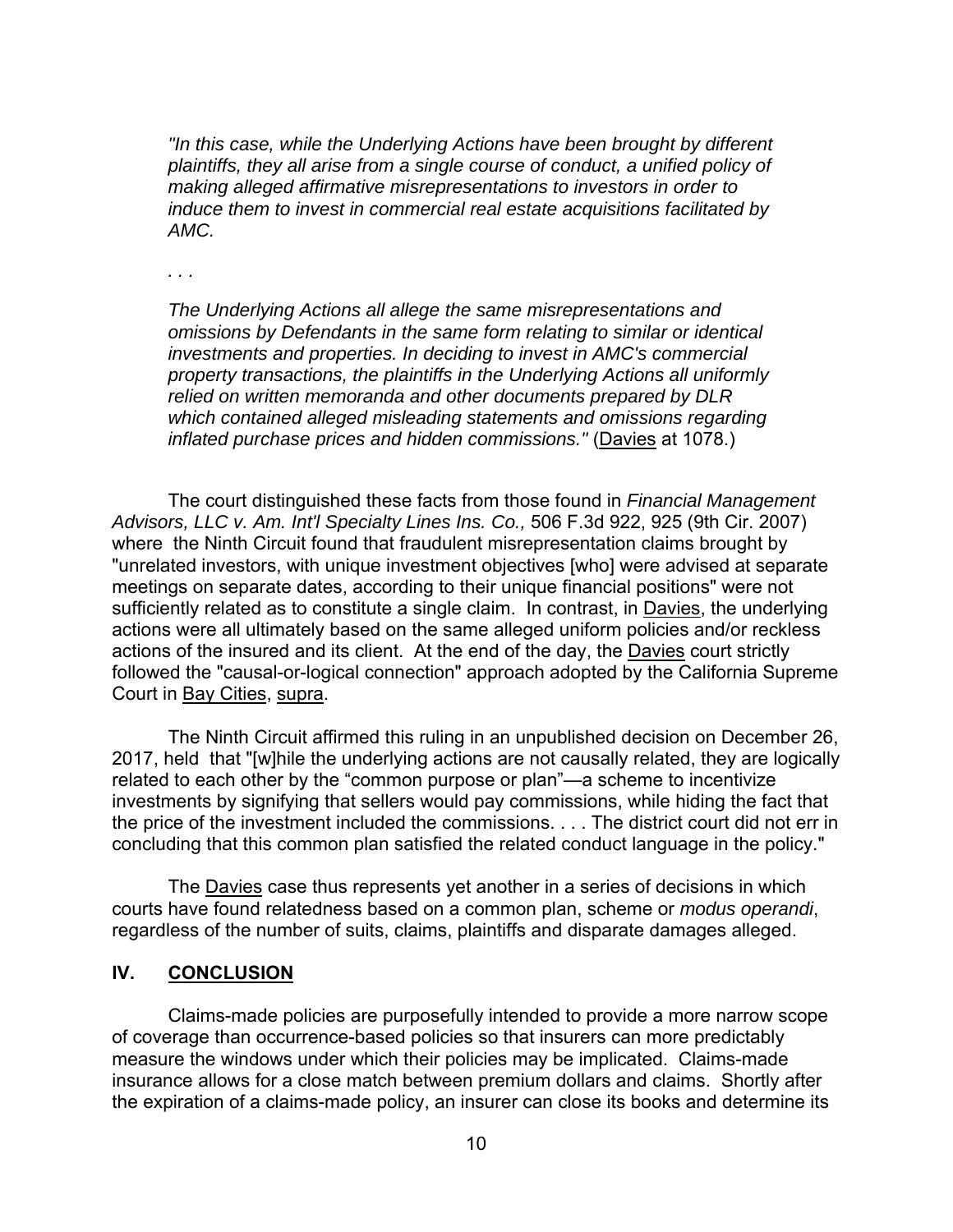profit or loss. Interrelated wrongful acts provisions preserve the essential workings of claims-made policies, and allow insurers to rightfully deny coverage for claims that are not actually first made during a given policy period.

 The court's reasoning in *Davies* may seem logically counterintuitive to the notion that separate wrongful acts that produce separate harms are "related." However, the focus on a common scheme is often all that is required from a legal standpoint. Courts have discussed the difference between a "common motive" (a common purpose amongst disparate acts often different in scope and time) and a "common scheme" (often involving the same claimant, contract, transaction, or outcome) when attempting to determine relatedness. When the only connection between the acts is the furthering of some general business practice or intent, courts are less likely to relate multiple acts based on this common motive. Alternatively, a common scheme is more likely to result in a "common fact, circumstance, situation, transaction, or event" between multiple acts and result in a logical or causal connection that runs throughout the events.

## **CASE STUDY NUMBER 2**

## **WHAT HAPPENS WHEN A COMPLEX SET OF FACTS, INCLUDING MULTIPLE SECURITIES LAWSUITS AND SIMILAR ACTIONS, RESULTS IN A DISAGREEMENT AMONG INSURANCE COMPANIES OVER THE EXISTENCE OF "INTERRELATED WRONGFUL ACTS"?**

## **WHEN A COURT FINDS POLICY WORDING TO BE "ABSURD" AND "NONSENSICAL"**

*Emmis Communications Corp. v. Illinois National Ins. Co.,* 323 F. Supp. 3d 1012 (S.D. Ind. 2018), *aff'd,* 937 F.3d 836 (7th Cir. Aug. 21, 2019).

 The *Emmis* decision illustrates the limits of the "interrelated wrongful acts" exclusion and arguments for their application offered by insurers. The decision is noteworthy not only for its recognition of the boundaries of such exclusions, but also for its unusual appellate history.

I. Factual Background

 As the district court recognized, the facts of *Emmis* are "voluminous." The significance of this *Emmis* decision regarding relatedness turns on an understanding of those facts, which are summarized below.

A. The 2010 Go-Private Attempt

 In 1999, Emmis issued Preferred Stock with certain rights and protections under Emmis's Articles of Incorporation. Ten years later, in 2010, when the value of Emmis's common stock had dropped, its CEO and largest shareholder Jeff Smulyan proposed a go-private transaction (the "2010 Go-Private Attempt"). Smulyan formed a company, JS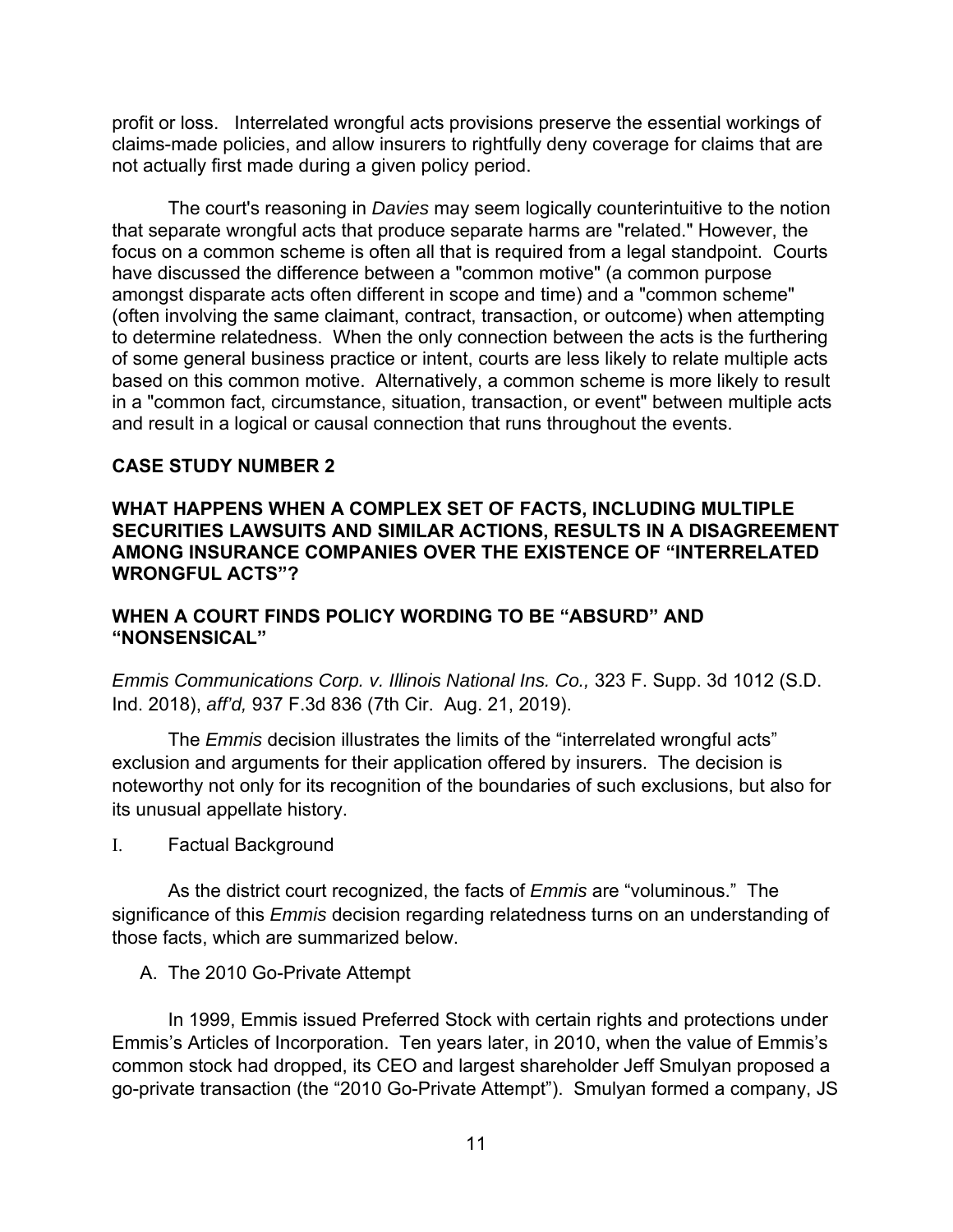Acquisition, LLC ("JSA"), to acquire all of Emmis's common stock. Alden Global Distressed Opportunities Master Fund ("Alden"), a minority holder of Emmis Preferred Stock, agreed to finance the 2010 Go-Private Attempt.

 Under the proposed terms of the 2010 Go-Private Attempt, JSA would purchase the Common Stock at a premium and the Preferred Stock would be converted into subordinated debt. Although the Emmis Board of Directors approved these terms, a group of Preferred Stock holders threatened to block the transaction. JSA negotiated an agreement with the Preferred Stock holders to remove their objections. However, Alden withdrew its commitment to finance the transaction. As a result, the 2010 Go-Private Attempt failed.

Litigation followed.

1. Shareholder Suits: Before the transaction collapsed, Emmis shareholders filed seven separate putative class actions alleging that the proposed terms "undervalued the shares of Emmis and the approval of it constituted a breach of fiduciary duty" by Emmis's directors. 323 F. Supp. 3d at 1017.

The Shareholder Suits were reported under Emmis's D&O policy issued by Chubb for the policy period October 1, 2009 to October 1, 2010 (the "Chubb Policy"). Chubb accepted coverage. All Shareholder Suits were dismissed after the 2010 Go-Private Attempt failed.

2. The JSA Suit and Alden Action: In September 2010, JSA sued Alden for breach of its agreement to finance the Go-Private Attempt (the "JSA Suit").

Alden (a Preferred Stock holder) responded in February 2011 with a derivate action against Emmis's Board of Directors (the "Alden Action"). Alden claimed that Emmis's Board had breached its fiduciary duties to agreeing to financially support the JSA Suit.

Emmis reported the Alden Action to its D&O insurers for the period October 1, 2010 to October 1, 2011. Chubb, one of the insurers for this policy period, accepted coverage for the Alden Action. Chubb determined that "the Alden Action and the Shareholder Suits were Related Claims because they both 'emanated from the proposed buyout by JSA – *i.e.*, the 2010 Go-Private Attempt.'" *Id.*at 1018.

B. The Preferred Stock Transactions

 In June 2011, Emmis (flush with cash after selling some radio stations) embarked on a successful effort to gain control over its Preferred Stock. This was accomplished through a series of transactions, including Amendments to the Articles of Incorporation,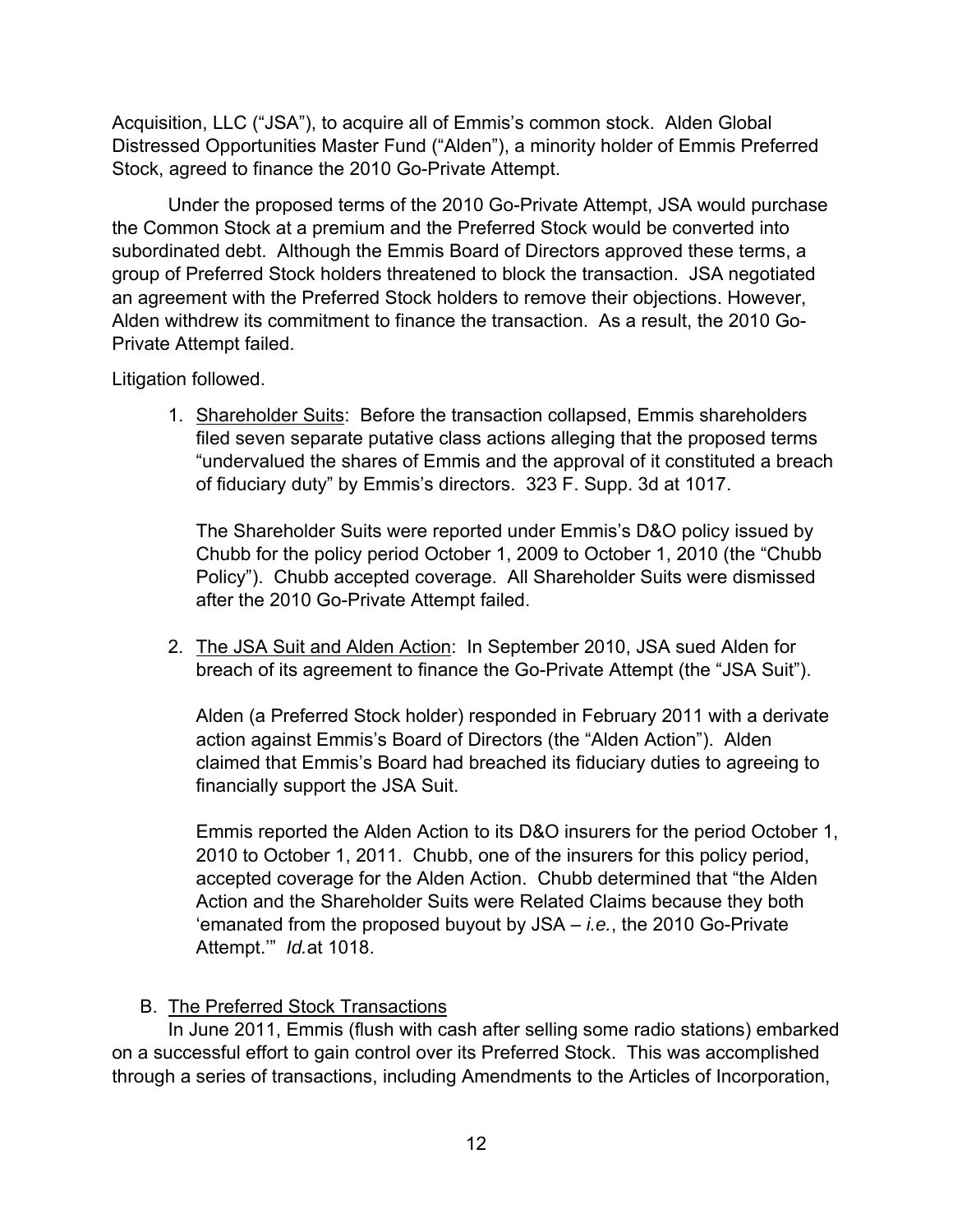which affected the rights of the Preferred Stock holders. The shareholders approved the amendments as recommended by the Board.

More litigation ensued.

 Several Preferred Shareholders sued Emmis and its officers and directors (the "*COF Suit*"). The *COF Suit* alleged that the transactions resulting in Emmis gaining control over the Preferred Stock violated federal securities laws, Indiana corporate law and were breaches of fiduciary duty. The original and amended complaints in the *COF Suit* alleged that gaining control of the Preferred Stock was the result of Smulyan's frustration with the failed 2010 Go-Private Attempt.

 Emmis's broker, Marsh, reported the *COF Suit* under Emmis's D&O policy issued by Illinois National Insurance Co. ("INIC") for the period October 1, 2022 through October 1, 2012. Marsh also reported the *COF Suit* under the 2009-10 and 2010-11 D&O Policies referenced above, including the 2009-10 Chubb Policy that covered the *Shareholder Suits* and *Alden Action*. Chubb and INIC both denied coverage.

## II. Coverage for the COF Suit

 Emmis successfully defended the *COF Suit* and then sued INIC to recover its defense costs.

## A. INIC Policy Provisions

 INIC argued that coverage was barred for the *COF Suit* under each of the three subsections of its Policy's "Specific Investigation/Claim/Litigation Event or Act Exclusion." That exclusion barred coverage for

 (i) any of the Claim(s), notices, events, investigations or actions listed under EVENT(S) below (hereinafter "Event(s)"); or (ii) the prosecution, adjudication, settlement, disposition, resolution or defense of: (a) Event(s); or (b) any Claim(s) arising from the Event(s); or (iii) any Claim alleging, arising out of, based upon, attributable to or in any way related directly or indirectly, in part or in whole, to an Interrelated Wrongful Act (as that term is defined below)."

 The INIC Policy defined "EVENT" to include "all notice of claim or circumstances as reported under" the Chubb Policy.

 The Policy defined "Interrelated Wrongful Act" as "(i) the same or related facts, circumstances, situations, transactions or events alleged in any of the Event(s), and/or (ii) any Wrongful Act(s) that are the same or that are related to those that were alleged in any of the Event(s)." *Id.* "

A "Wrongful Act" was defined as: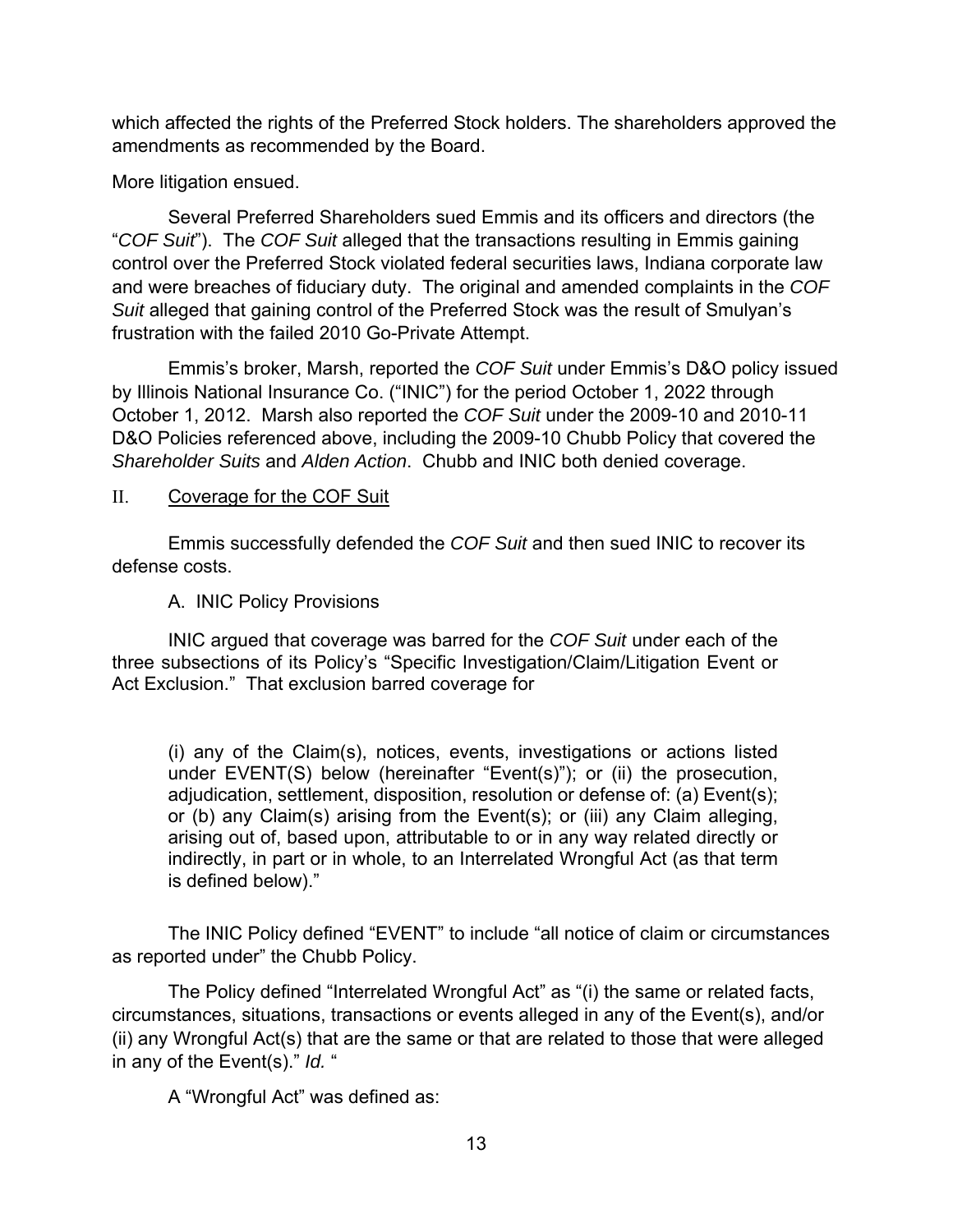- (1) any actual or alleged breach of duty, neglect, error, misstatement, misleading statement, omission or act or any actual or alleged Employment Practices Violation or Third–Party EPL Violation ... or
- (2) with respect to an Organization, any actual or alleged breach of duty, neglect, error, misstatement, misleading statement, omission or act by such Organization, but solely in regard to a Securities Claim
- B. District Court Rejects INIC's Arguments

 The court rejected all of INIC's arguments. For purposes of this paper, we focus on the court's rejection of one argument, *i.e*., that the *COF Suit* and the *Shareholder Suits* or the *Alden Action* were "Interrelated Wrongful Acts" and therefore barred under subpart (iii) of the exclusion.

 When Emmis notified Chubb, its policy had expired by this time, and Chubb denied coverage for the second lawsuit on the ground that the suit **was not related** to the earlier suits arising from the first, failed "go private" effort. Emmis also notified its current D&O insurer, INIC, which denied coverage for the second suit on the basis that the 2012 suit **was related** to the earlier suits filed in 2010. INIC's primary basis for denying coverage was an exclusion for "Interrelated Wrongful Act[s]," which, as stated above, were defined as "the same or related facts, circumstances, situations, transactions or events alleged in any of the Event(s)." *Id.* at \*7. INIC asserted that, in the 2012 complaint, the aggrieved shareholders described Emmis' efforts to take the company private in 2010 and also noted that the 2012 effort was designed to achieve the same goal as the 2010 effort. *Id.* at \*6, 11-12. Asserting that the allegations in the 2012 and earlier actions were therefore "logically connected," INIC argued that the 2012 lawsuit arose out of the "facts, circumstances, situations, transactions or events" at issue in the 2010 complaints.

 The District Court acknowledged that there were "overlapping factual allegations" between the *COF Suit* and the *Shareholder Suits*. The court reasoned that if the provision "were to be applied literally, it would mean that any shared factual allegation would be sufficient to trigger the exclusion, including the allegation that Emmis is a publicly-traded corporation, or even simply that Emmis does business in Indiana." *Id.* at 1026. The court thus determined that it "would be nonsensical" and "absurd" to read the provision in such a way that would make coverage dependent on the whim of the plaintiff's attorney who drafted the complaint in the lawsuit." *Id.* 

 Instead, the Court found that subpart (iii) "must be read to exclude only those claims that share operative facts with the *Shareholder Suits* and/or the *Alden Action*; that is, facts that form the basis of the causes of action asserted in the lawsuit. *Id.* The Court found that Emmis's alleged frustration with the failed 2010 Go-Private Attempt and alleged desire to punish the Preferred Stock holders were not relevant to the claims asserted in the *COF Suit*. The Court rejected a "broad application" of subpart (iii). The Court concluded as follows: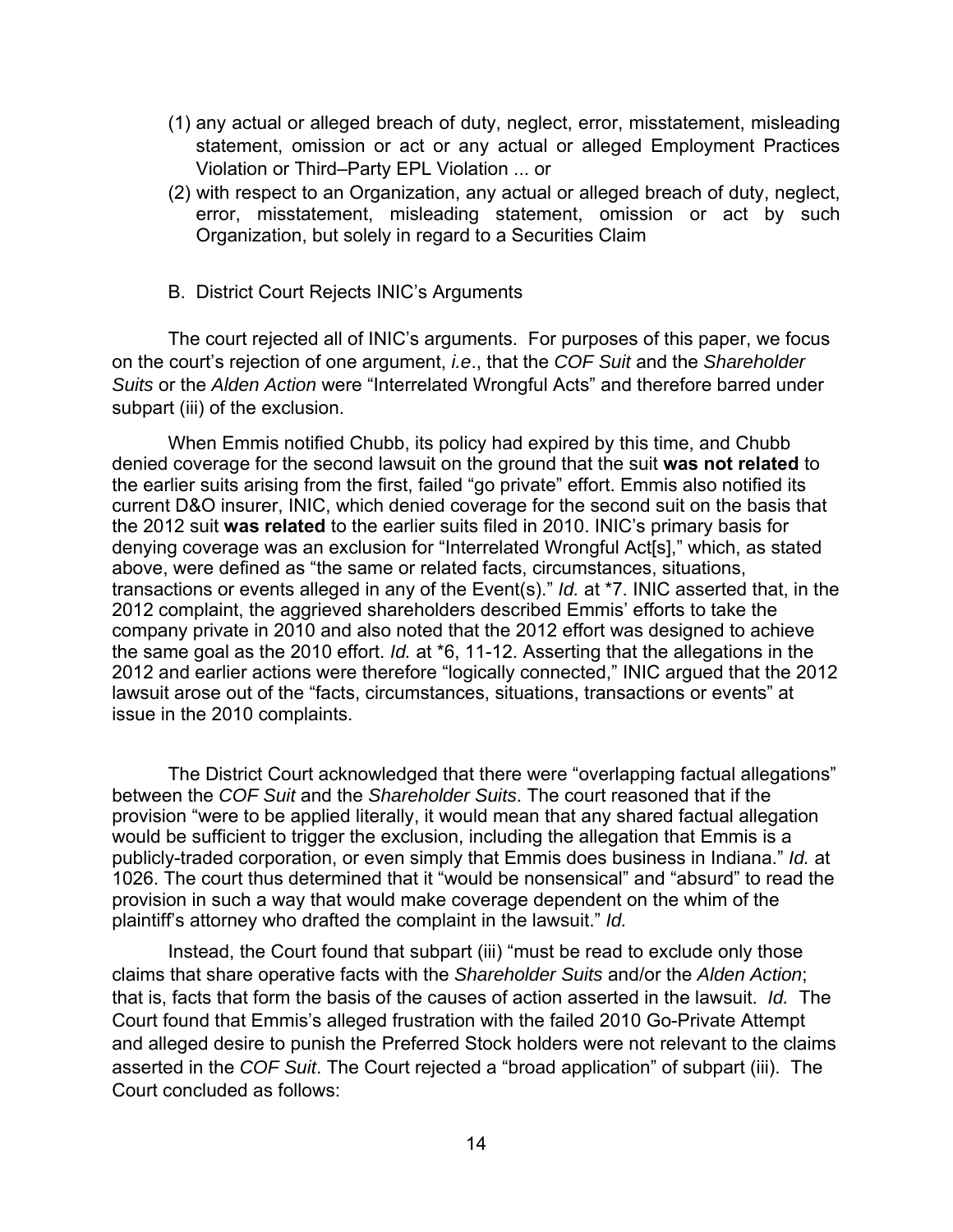The Shareholder Suits were filed to stop the 2010 Go–Private Attempt, which involved an attempt by JSA to purchase all of Emmis's Common Stock and convert its Preferred Stock into subordinated debt instruments. The Alden Action involved the decision of Emmis to finance a lawsuit related to the 2010 Go–Private Attempt. Section (iii) excludes claims in which someone seeks to hold the insureds liable for the actions or omissions that were at issue in the Shareholder Suits and/or the Alden Action or any actions or omissions that are logically connected to them. The COF Suit simply did not seek to do that. The only connection between the COF Suit and the other suits is that the 2010 Go–Private Attempt is mentioned in the COF Suit as part of the historical context of the relationship between Emmis and its shareholders. That is not enough to bring the COF Suit under Section (iii) and exclude it from coverage.

## *Id.* at 1029.

# III. Appellate Proceedings: Seventh Circuit Reverses Then Affirms

 On appeal, the Seventh Circuit initially issued a three-page opinion reversing the District Court. The Seventh Circuit found that the subpart of the exclusion barring coverage for claims "as reported" under the Chubb Policy was unambiguous and barred coverage for the *COF Suit.* The Seventh Circuit did not address the District Court's interpretation of the "Interrelated Wrongful Acts" exclusion.

 Plaintiffs, joined by *amici curiae*, sought rehearing both by the panel and *en banc*. In what can only be described as a stunning reversal (and that appears to be unprecedented in the Seventh Circuit), the panel granted rehearing, withdrew its original opinion and summarily affirmed the judgment of the district court without opinion.

## IV. Take-aways

- No matter how broad the exclusion, exclusions must be narrowly construed.
- Literal application of an "Interrelated Wrongful Acts" exclusion is inconsistent not only with narrow construction of the exclusion, but also with a common-sense application of the policy language.
- Overlapping facts that are not operative facts do not make separate claims or suits "Interrelated Wrongful Acts."
- The parties and court must focus on the claims asserted and the substance of the overlapping allegation, not merely the fact that such overlapping allegations exist.

# **CASE STUDY NUMBER 3**

# **The Recent** *NCAA* **Decision**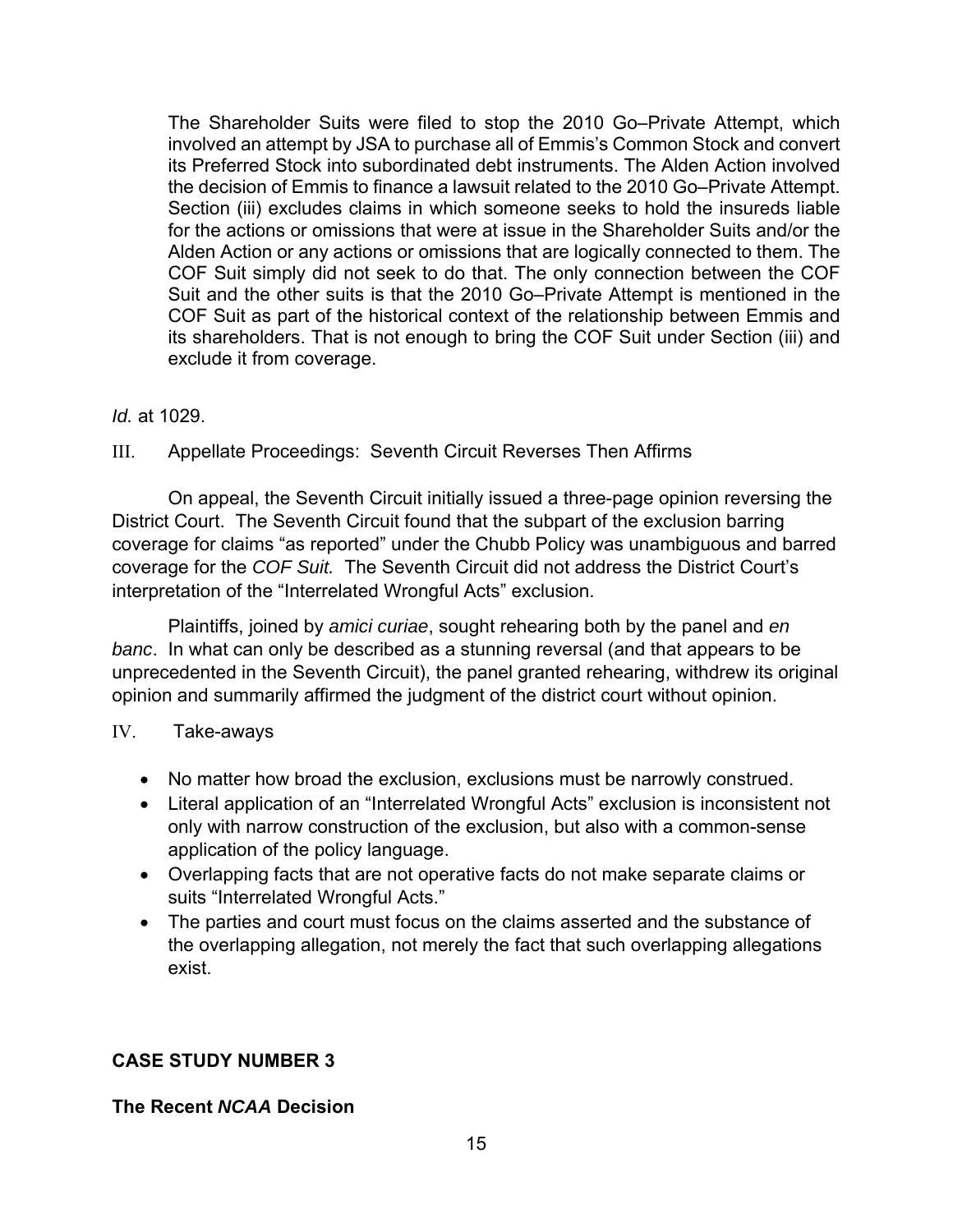For various colleges, divisions and conferences, decision making is ongoing as to whether football will be played this fall -- or played at all -- as a result of the COVID-19 pandemic. While 2020 collegiate "fall ball" is still in question, whether the National Collegiate Athletic Association ("NCAA") is entitled to \$25 million in excess liability coverage for class claims involving alleged violations of the Sherman Act is not – at least for now.

In a July 2020 decision, the Court of Appeals of Indiana in *National Collegiate Athletic Association v. Ace American Insurance, et al.4* recently sided with a group of excess insurers holding that they are not required to provide coverage for an underlying lawsuit (the *Jenkins<sup>5</sup>* suit) for claims involving rules used by member colleges and universities to provide financial assistance to student-athletes. The Court of Appeals applied a "Related Wrongful Acts" Exclusion to exclude coverage for the *Jenkins* lawsuit, which covered the same claims as a prior lawsuit (the *White<sup>6</sup>* lawsuit) previously fought by the NCAA.

 By way of background, the underlying *Jenkins* lawsuit was filed on March 17, 2014, as a class action by which class plaintiffs (Division I football and basketball players) sought to enjoin the NCAA (and other defendants) from imposing any restrictions on the amount of money or other benefits that may be offered student-athletes by the association schools or anyone else. The *Jenkins* plaintiffs contested, as illegal under the Sherman Act, all NCAA rules that prohibit, cap, or otherwise limit the remuneration that players may receive for their athletic services, including specific NCAA Bylaws 12 (amateurism; prohibiting boosters, etc.), 13 (recruiting), 15 and 16.

In 2012, the NCAA purchased a series of primary and follow form excess liability policies to cover a two-year term. The NCAA made a claim and reported *Jenkins* to the various Insurers pursuant to the terms of the policies in effect at that time. The primary policy provided that the policy would pay on behalf of the NCAA "loss" arising from a "Claim" first made during the policy period and reported to the Insurer for any "actual or alleged 'Wrongful Act'" of the NCAA. "Wrongful Acts" was defined, in relevant part, to include any actual or alleged act, error, omission, misstatement, misleading statement, neglect or breach of duty for "violation of the Sherman Antitrust Act or similar federal, state or local statutes or rule." The primary policy was further subject to a Related Wrongful Acts Exclusion, which stated, in relevant part:

#### IV. Exclusions

The Insurer shall not be liable to make any payment for Loss in connection with a Claim made against the Insured:

\* \* \*

 <sup>4</sup> No. 19A-PL-1313, 2020 Ind. App. LEXIS 298 (Ct. App. July 15, 2020).

<sup>5</sup> Cite

<sup>6</sup> *White v. NCAA*, Case No. CV06-0999 (C.D. Cal.).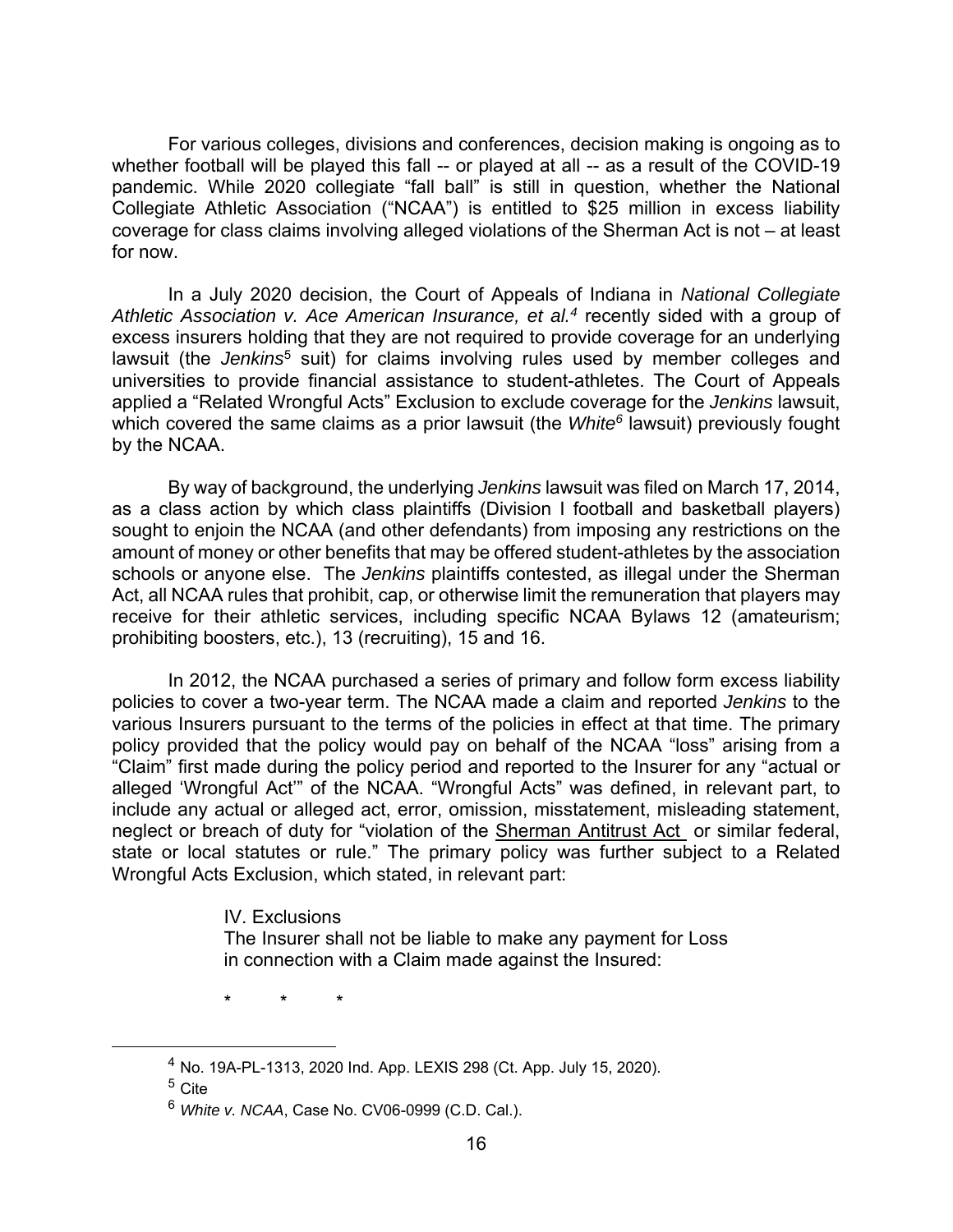C. alleging, arising out of, based upon or attributable to the facts alleged, or to the same or Related Wrongful Act alleged or contained, in any Claim which has been reported, or in any circumstance of which notice has been given before the inception date of this policy, under any other management liability insurance policy, directors and officers liability insurance policy or any similar insurance policy of which this policy is a renewal or replacement or which it may succeed in time.

The primary policy defined "Related Wrongful Act" as:

Wrongful Acts which are the same, related or continuous, or Wrongful Acts which arise from a common nucleus of facts. Claims can allege Related Wrongful Acts regardless of whether such Claims involve the same or different claimants, Insureds or legal causes of action.7

In response to *Jenkins*, the NCAA filed an insurance claim seeking coverage to fund its defense. The primary insurer denied coverage, citing the Related Wrongful Acts Exclusion, and finding that the *Jenkins* lawsuit involved the same Wrongful Acts as those in the earlier *White* action. Specifically, the primary insurer reasoned that both actions challenged the limitation on the amount of financial aid provided to Division I football and basketball players and asserted that the NCAA unlawfully agreed with other entities to cap the financial aid provided to student-athletes. Thus, the actions involved the same, related or continuous Wrongful Acts and/or Wrongful Acts which arise from a common nucleus of facts. Accordingly, *Jenkins* was deemed to have been first made in February 2006 when the *White* lawsuit was filed. The excess insurers relied on the primary insurer's denial to also bar coverage under the 2012-14 excess policies.

In response, the NCAA filed a Complaint for declaratory judgment and damages against the Insurers and the parties subsequently filed cross-motions for partial summary judgment on the NCAA's coverage claim. After a hearing, the trial court ruled in favor of the Insurers, finding (as quoted by the appellate court):

> The NCAA repeatedly draws overly fine distinctions regarding the related actions and deconstructs the language about different class action definitions and causes of actions, etc. The [c]ourt finds these analyses unavailing. The Related Wrongful Acts and prior notice provisions are unambiguous, the underlying claims are clearly all against one wrongful act,

 $7$  The primary policy also contained a "Notice/Claim Reporting Provision" that, as the appellate court noted, "aligns notice as to an initial and any subsequent 'same or … related" Wrongful Act.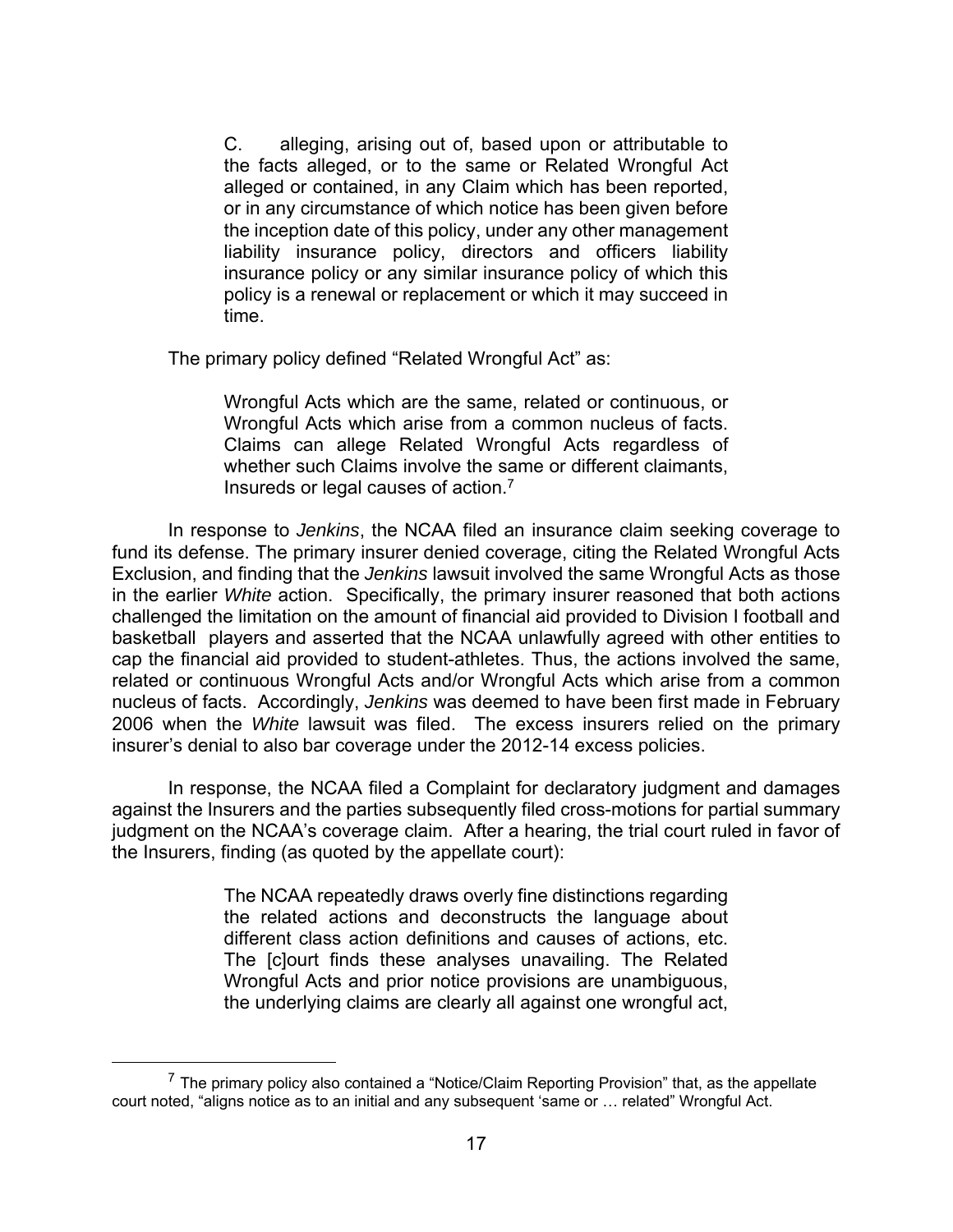that is, the enforcement of Bylaws 15 and 16, first made in the White action, and coverage is barred under the policies.

The NCAA appealed that ruling and now faces the Court of Appeals affirmation of that ruling. Following are some of the key facts that the appellate court relied on to reach its ruling below.

### *White v. NCAA*

The plaintiffs in *White* asserted an anti-trust complaint that challenged the NCAA's "Bylaw 15." At the time, Bylaw 15 set the cap on financial aid and provided that every student-athlete's scholarship must be limited to the cost of attending the university. The rule defined "cost of attendance" exclusively to mean tuition, fees, room and board, and required textbooks. The plaintiffs argued that the Bylaw's definition was less than the *actual* cost of attendance because it excluded incidental costs such as transportation or supplies, and it barred schools from providing health or accident insurance to athletes. Thus, the plaintiffs asserted the difference between the Bylaw's "cost of attendance" and the *actual* cost of attendance, collectively, as their damages.

The plaintiffs argued that the scheme of limiting each school's potential to offer aid and incentives was anti-competitive and violated the Sherman Act. They argued that, absent these regulations, "schools competing against one another to attract studentathletes… would increase the amount of financial aid available so that full athletic scholarships would, in fact, cover the full cost of attendance." The NCAA settled *White* in 2008, agreeing to expand "cost of attendance" to include certain incidentals, to enable universities to provide insurance for athletes, and to open a \$218 million opportunity fund for student-athletes with financial need. Throughout this litigation, the NCAA's fees and liability were covered by its then-existing liability insurance.

## *Jenkins v. NCAA*

*Jenkins* commenced several years later as a similar action by student-athletes that essentially broadened *White*'s anti-trust theory. Where *White* focused on Bylaw 15, *Jenkins* attacked "all NCAA rules that prohibit, cap, or otherwise limit the remuneration that players may receive." The complaint described the NCAA's arrangement as a set of "**cartel agreements** with the avowed purpose and effect of placing a ceiling on the compensation that may be paid to those players for their services." Also, rather than money damages, the *Jenkins* plaintiffs sought declaratory and injunctive relief, seeking to enjoin the NCAA from enforcing any restrictions on what money or benefits could be offered to student-athletes.

## **Arguments on Appeal**

 On appeal, the NCAA disputed the application of the Related Wrongful Acts Exclusion and argued that such a literal and broad application of the exclusion "would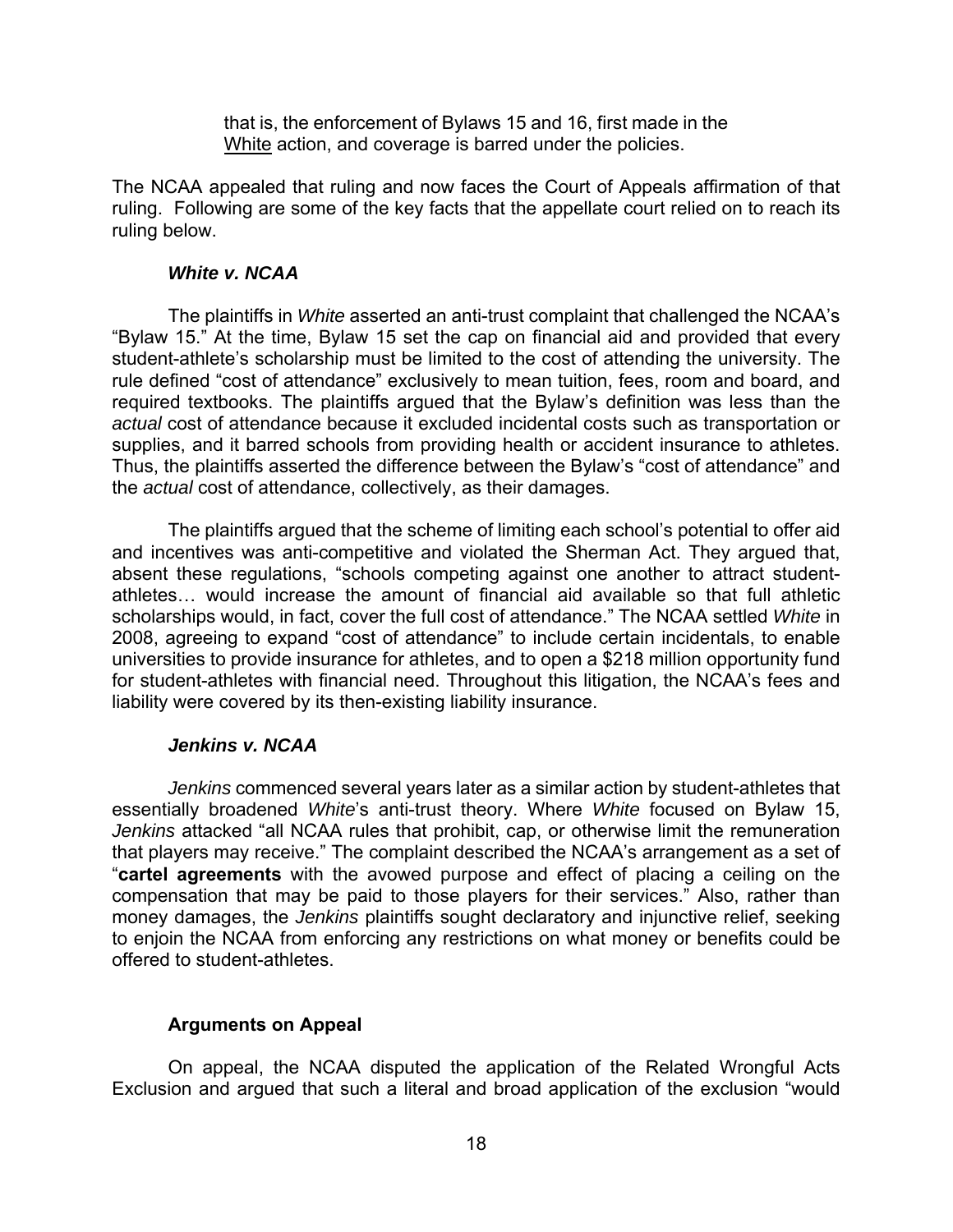negate virtually all coverage" and defeat the purpose for which the NCAA obtained the policies. Alternatively, the NCAA also argued that even if the exclusion was not ambiguous, the *Jenkins* and *White* claims were unrelated and not factually connected, but involved separate allegations of wrongdoing. Interestingly, the NCAA sought to support its argument that the exclusion was overbroad and imprecise by likening it to Indiana's precedents on application of pollution exclusions and advocating for the court to apply jurisprudence regarding environmental pollution to the policy language at issue. Relying on precedent in the environmental pollution context, the NCAA claimed that the exclusionary language at issue was overbroad, ambiguous, and failed to give policyholders objective guidance in its application. In defining "related" as "associated; connected," the NCAA argued that every Wrongful Act is "related" to every other Wrongful Act" as every act by the NCAA is associated or connected because the NCAA committed them all.

The court found the NCAA's reliance on the environmental pollution precedent "without merit to the situation" before it, rejecting the arguments and noting that wellestablished Indiana law is clear that case law interpreting policy language in one policy is inapplicable to different language in different policies and the NCAA's reliance on such case law was "misplaced." The Court found that both suits were attacks on the same framework of the NCAA policy (*i.e*., the cap on student-athlete remuneration). Moreover, it noted that plaintiffs in *Jenkins* specifically cited the *White* settlement in their complaint, arguing that it had failed to curb the anti-competitive restrictions at issue. The court opined that *Jenkins* was simply a broader iteration of the same claim in *White*, against the same alleged anti-competitive agreement, and the Wrongful Acts in both cases stemmed from a common nucleus of facts – the scholarship scheme imposed on student-athletes.

Given that the policy clearly provided for coverage on a claims-made basis, and that the policy provided for a Related Wrongful Acts exclusion, the court upheld the denial of coverage under the 2012-2014 policies. In doing so, the Court further pointed out that relating *Jenkins* back to the earlier 2006 policy did not result in a situation of "no coverage" for the NCAA, it merely placed coverage under the original policy in which the claim was first made.

With respect to the ambiguity argument raised, the appellate court cited to *Gregory v. Home Ins. Co.8* noting that a policy is not made ambiguous simply because the parties disagree on how it applies to a given situation, and the court's finding that the term "relate" was not ambiguous. Distinguishing the case of *Am. Home Assurance Co. v. Allen*, 9 which in analyzing the terms "interrelated wrongful acts" found the term "interrelated" to be ambiguous, the Court held the Related Wrongful Act exclusion was not ambiguous or overbroad. The Court's finding of no ambiguity will certainly be relied on by insurers in subsequent coverage claims just as the Court's distinguishing of precedent finding the term "interrelated" as ambiguous will, likewise, be relied on by policyholders in pursuit of covered claims.

<sup>8 876</sup> F.2d 602 (7<sup>th</sup> Cir. 1989).

<sup>9</sup> 814 N.E.2d 662 (Ind. Ct. App. 2004).